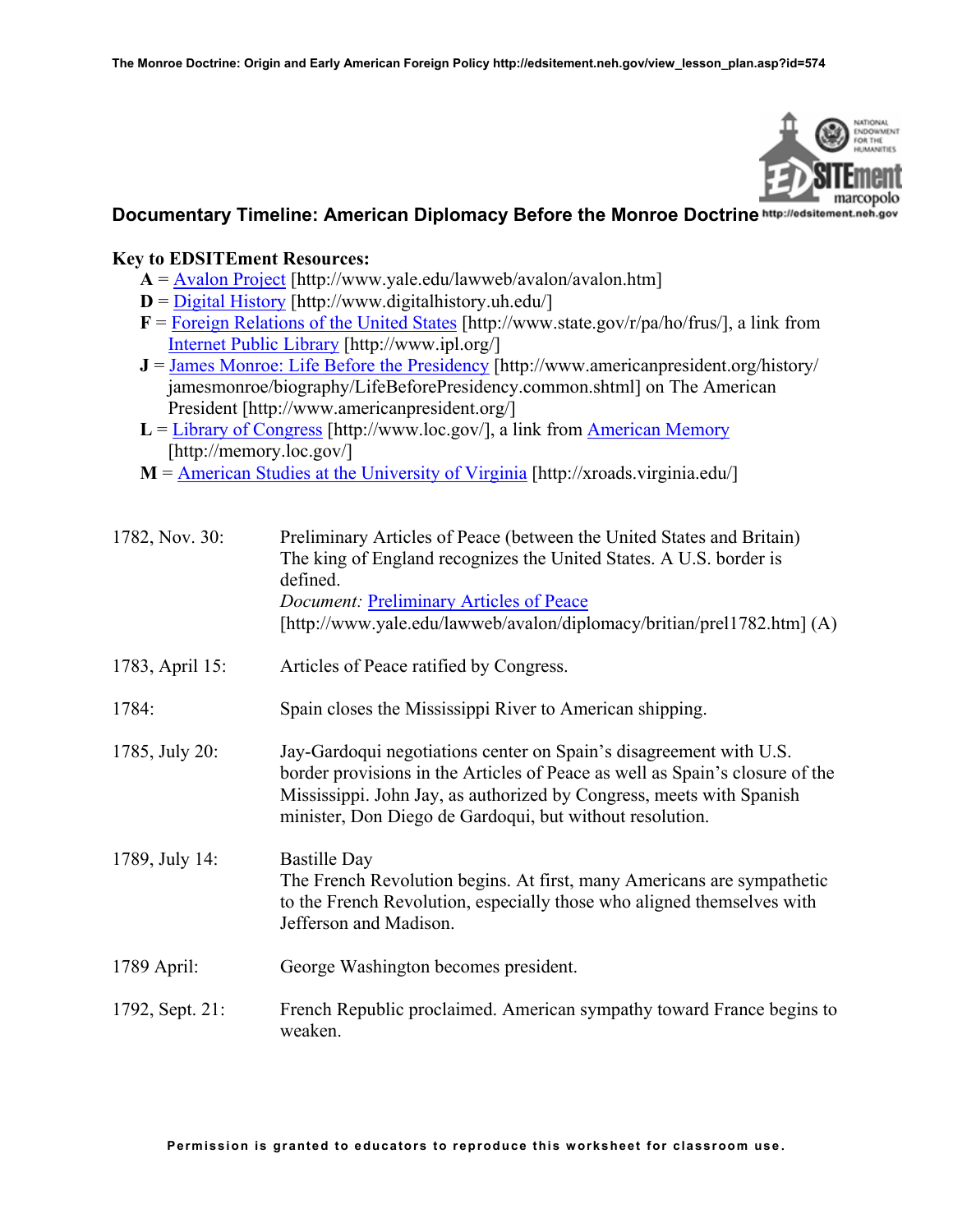| 1793-1794:      | <b>Brief Secondary Account: Years of Crisis</b><br>[http://www.digitalhistory.uh.edu/database/article_display.cfm?HHID=8]<br>"In 1793 and 1794 a series of crises threatened to destroy the new national<br>government:<br>France tried to entangle America in its war with England;<br>$\bullet$<br>Armed rebellion erupted in western Pennsylvania;<br>٠<br>Indians in Ohio threatened American expansion; and<br>$\bullet$<br>War with Britain appeared imminent" (D)<br>$\bullet$                                                                                                                                                                                                                                                                                                                                                                                                                                                                                           |
|-----------------|---------------------------------------------------------------------------------------------------------------------------------------------------------------------------------------------------------------------------------------------------------------------------------------------------------------------------------------------------------------------------------------------------------------------------------------------------------------------------------------------------------------------------------------------------------------------------------------------------------------------------------------------------------------------------------------------------------------------------------------------------------------------------------------------------------------------------------------------------------------------------------------------------------------------------------------------------------------------------------|
| 1793, Feb. 1:   | France declares war on Great Britain, Spain, and Holland.                                                                                                                                                                                                                                                                                                                                                                                                                                                                                                                                                                                                                                                                                                                                                                                                                                                                                                                       |
| 1793, April 22: | Washington issues a proclamation of neutrality.<br>Document: The Proclamation of Neutrality, 1793<br>[http://www.yale.edu/lawweb/avalon/neutra93.htm] (A)                                                                                                                                                                                                                                                                                                                                                                                                                                                                                                                                                                                                                                                                                                                                                                                                                       |
| 1794 summer:    | The Battle of Fallen Timbers<br>General Anthony Wayne defeats the Indians of Ohio. More settlers will be<br>moving into the frontier.<br><b>Brief Secondary Account: Fallen Timbers Battlefield</b><br>[http://www.loc.gov/bicentennial/propage/OH/oh-9 h kaptur5.html] (L)                                                                                                                                                                                                                                                                                                                                                                                                                                                                                                                                                                                                                                                                                                     |
| 1794, Nov. 19:  | Jay's Treaty signed.<br><i>Document:</i> The Jay Treaty of 1794<br>[http://www.yale.edu/lawweb/avalon/diplomacy/britian/jaymenu.htm] (A)<br>Brief Secondary Account: John Jay's Treaty<br>[http://www.state.gov/r/pa/ho/time/nr/14318.htm]<br>"The only concessions Jay obtained" were "a surrender of the<br>northwestern posts – already agreed to in 1783--and a commercial<br>treaty with Great Britain that granted the United States "most favored<br>nation" status, but seriously restricted U.S. commercial access to the<br>British West Indies. All other outstanding issues – the Canadian-Maine<br>boundary, compensation for pre-revolutionary debts, and British<br>seizures of American ships – were to be resolved by arbitration. Jay<br>even conceded that the British could seize U.S. goods bound for<br>France if they paid for them and could confiscate without payment<br>French goods on American ships. The treaty was immensely<br>unpopular" $(F)$ |
|                 | "In 1794, President George Washington sent Monroe to France as the U.S.<br>minister, a title equivalent to ambassador in those days. It was an eventful<br>appointment that lasted two years. Monroe and his family became avid<br>Francophiles. They learned to speak French fluently, socialized with<br>French celebrities, adopted French taste in food and dress, and sent their<br>daughter to the best French academy in Paris. When Thomas Paine, the<br>great British pamphleteer and radical supporter of the American<br>Revolution, was imprisoned for having spoken against the execution of                                                                                                                                                                                                                                                                                                                                                                       |
|                 |                                                                                                                                                                                                                                                                                                                                                                                                                                                                                                                                                                                                                                                                                                                                                                                                                                                                                                                                                                                 |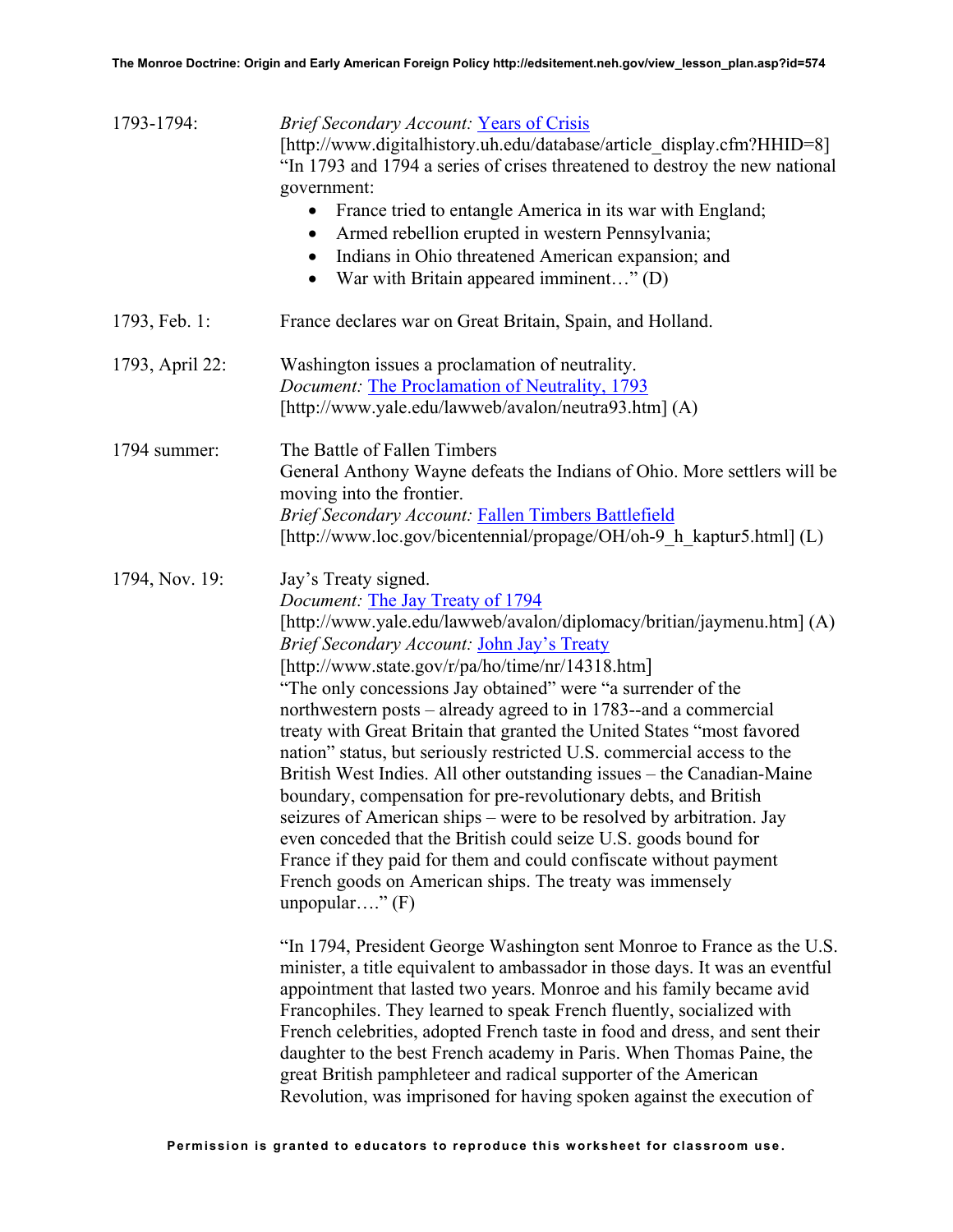King Louis XVI, Monroe won his release and allowed Paine to live for a time with his family at the American minister's residence in Paris. However, Monroe's popularity with the French strained his relationship with President Washington. At issue was Washington's strict neutrality toward England and France. When the United States signed the controversial Jay's Treaty with Great Britain, which did little to settle the issue of English violation of American rights on the high seas, Monroe refused to actively defend the treaty against French objections. For his silence, Washington recalled him." (J)

1796, Sept. 17: Washington's Farewell Address *Document:* [Washington's Farewell Address](http://www.yale.edu/lawweb/avalon/washing.htm) [http://www.yale.edu/lawweb/avalon/washing.htm] "The great rule of conduct for us in regard to foreign nations is in extending our commercial relations, to have with them as little political connection as possible." (A)

> *Brief Secondary Account:* [Washington's Farewell Address](http://www.state.gov/r/pa/ho/time/nr/14319.htm) [http://www.state.gov/r/pa/ho/time/nr/14319.htm] "Frustrated by French meddling in U.S. politics, Washington warned the nation to avoid permanent alliances with foreign nations and to rely instead on temporary alliances for emergencies. Washington's efforts to protect the fragile young republic by steering a neutral course between England and France during the French Revolutionary Wars was made extremely difficult by the intense rhetoric flowing from the pro-English Federalists, led by Alexander Hamilton, and the pro-French, personified by Thomas Jefferson." (F)

1797 April: John Adams becomes president. *Brief Secondary Account:* [The Presidency of John Adams](http://www.digitalhistory.uh.edu/database/article_display.cfm?HHID=10) [http://www.digitalhistory.uh.edu/database/article\_display.cfm?HHID=10] "During Adams's presidency, the United States faced its most serious international crisis yet: an undeclared naval war with France. In the Jay Treaty, France perceived an American tilt toward Britain, especially in a provision permitting the British to seize French goods from American ships in exchange for financial compensation. France retaliated by capturing hundreds of vessels flying the U.S. flag. …The Federalist-controlled Congress prepared for war by authorizing a

20,000-man army and calling George Washington out of retirement as commander in chief. During the winter of 1798, an undeclared naval war took place between France and the United States." (D)

1798-1800: Undeclared Naval War (Quasi War) with France *Documents:* [The Quasi War with France](http://www.yale.edu/lawweb/avalon/quasi.htm)**,** 1791-1800 [http://www.yale.edu/lawweb/avalon/quasi.htm] (A)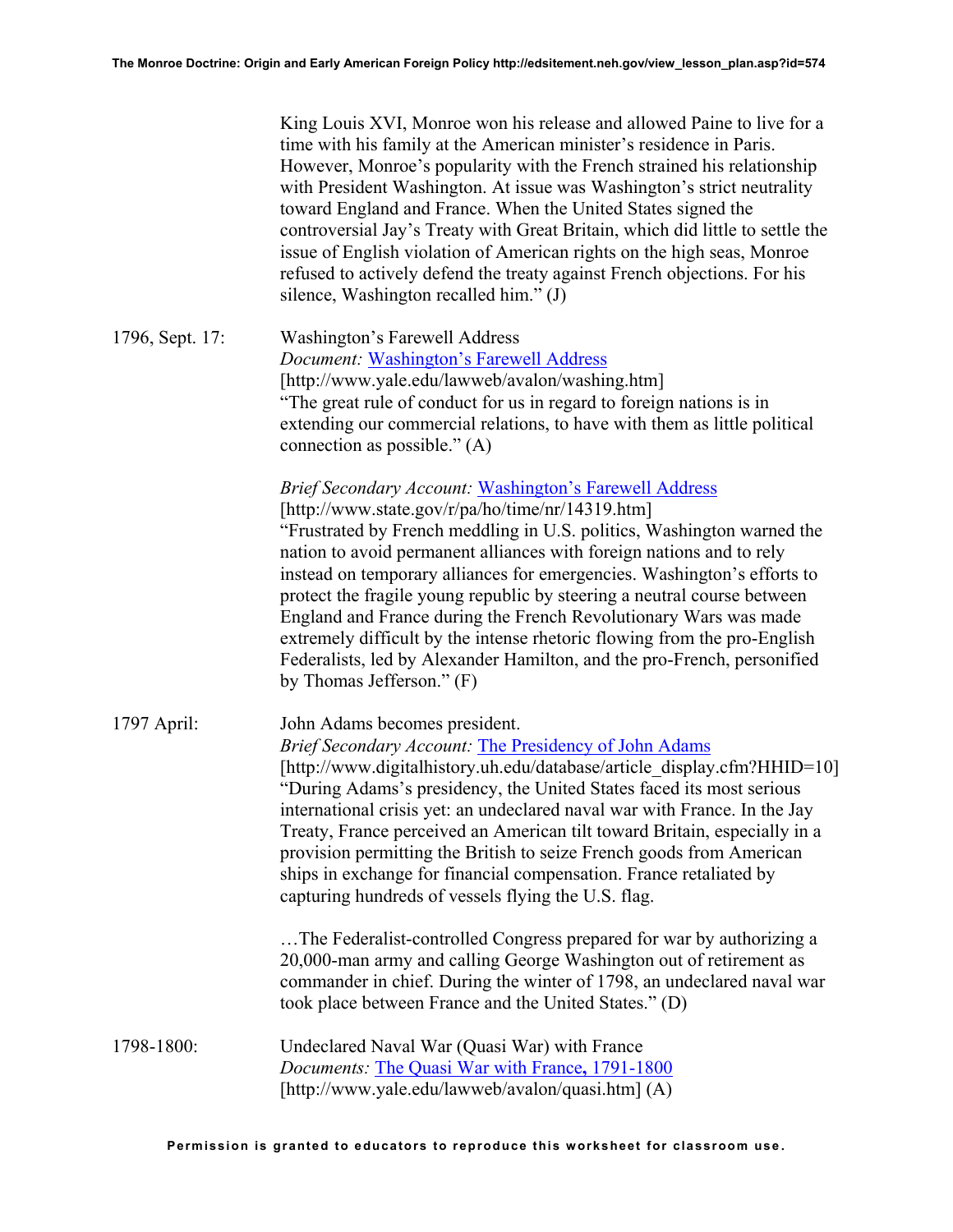| 1800:          | Treaty of San Ildefonso<br>Spain secretly cedes Louisiana back to France.<br>Document: Treaty of San Ildefonso: Retrocession of Louisiana from Spain<br>to France [http://www.yale.edu/lawweb/avalon/ildefens.htm] (A)                                                                                                                                                                                                                                                               |  |  |
|----------------|--------------------------------------------------------------------------------------------------------------------------------------------------------------------------------------------------------------------------------------------------------------------------------------------------------------------------------------------------------------------------------------------------------------------------------------------------------------------------------------|--|--|
| 1801:          | Thomas Jefferson becomes president.                                                                                                                                                                                                                                                                                                                                                                                                                                                  |  |  |
| 1803:          | Louisiana Purchase Negotiations and Treaty<br>"In 1803, the victorious Jefferson sent Monroe as a special envoy to<br>France to help negotiate the Louisiana Purchase." (J)<br><b>Documents: Louisiana Purchase Treaty</b><br>[http://www.yale.edu/lawweb/avalon/diplomacy/france/fr1803m.htm] (A)<br><b>Brief Secondary Account: The Louisiana Purchase</b><br>[http://www.digitalhistory.uh.edu/database/article_display.cfm?HHID=16]<br>(D)                                       |  |  |
|                | "From 1803 to 1807, Monroe served as the U.S. minister to Great Britain,<br>an unproductive stint in which he failed to persuade the British to stop the<br>impressment of U.S. sailors on the high seas and failed to convince Spain<br>to settle the disputed boundaries in Florida." (J)                                                                                                                                                                                          |  |  |
| 1803 May:      | France declares war on Great Britain.<br>Brief Secondary Account: The Eagle, the Tiger, and the Shark<br>[http://www.digitalhistory.uh.edu/database/article_display.cfm?HHID=18]<br>(D)                                                                                                                                                                                                                                                                                              |  |  |
| 1807, Dec. 22: | Embargo of 1807<br>Brief Secondary Account: Embargo of 1807<br>[http://www.digitalhistory.uh.edu/database/article_display.cfm?HHID=19]<br>"In effect for 15 months, the embargo exacted no political concessions<br>from either France or Britain. But it had produced economic hardship,<br>evasion of the law, and political dissension at home The problem of<br>defending American right on the high seas now fell to Jefferson's hand-<br>picked successor, James Madison." (D) |  |  |
| 1808-1814:     | The Napoleonic War, known in Spanish history as the War of<br>Independence. Ferdinand VII, the king of Spain who had great popularity<br>when he assumed the throne in 1808, is eventually imprisoned in France.                                                                                                                                                                                                                                                                     |  |  |
| 1810, May 14:  | West Florida declared part of the Mississippi Territory by Congress.<br>Map: The United States in 1810<br>[http://xroads.virginia.edu/~MAP/TERRITORY/1810map.html] (M)                                                                                                                                                                                                                                                                                                               |  |  |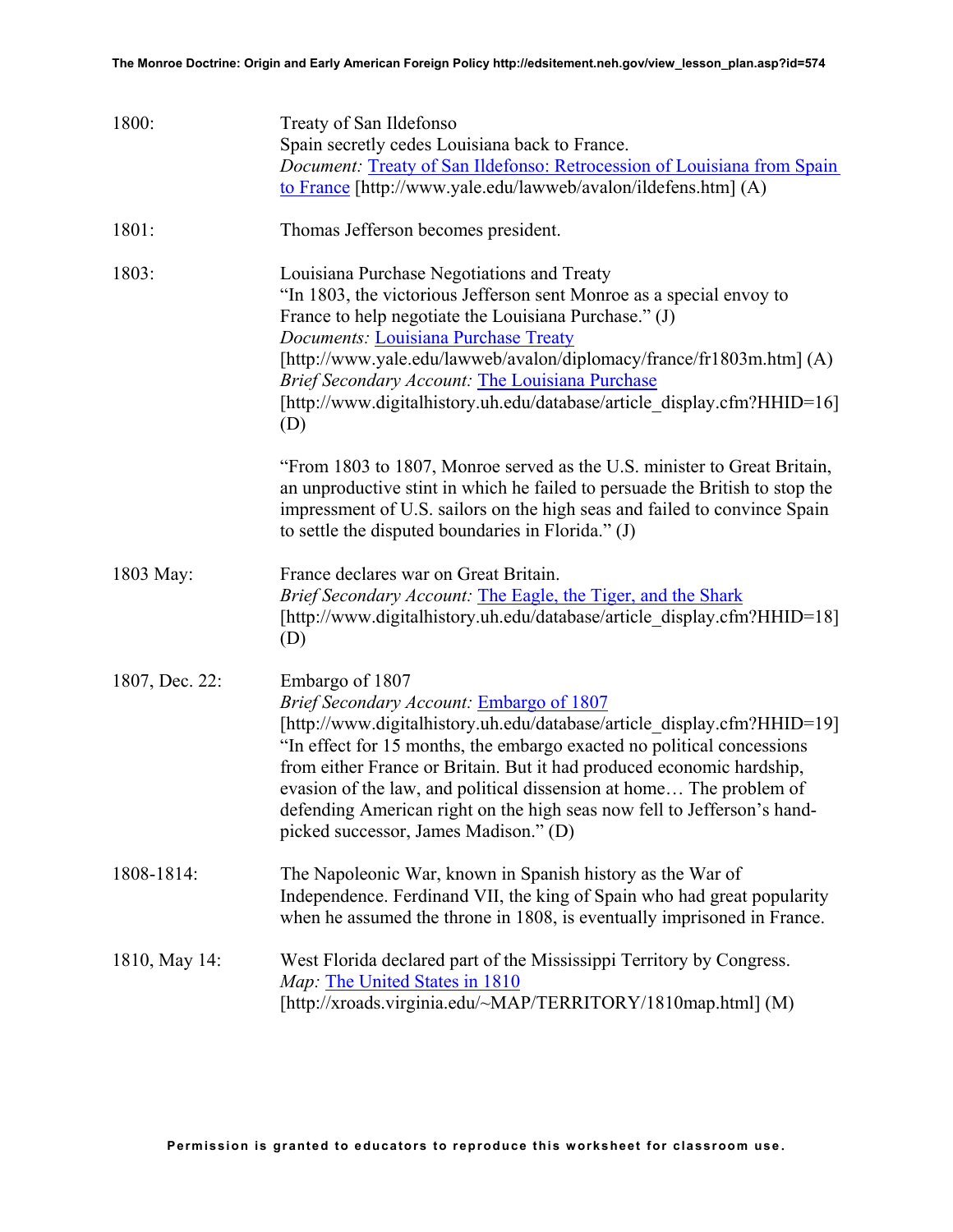| 1811, Nov. 7:  | Battle of Tippecanoe<br>Despite heavy losses, troops under General William Henry Harrison defeat<br>Native Americans commanded by Tecumseh. Many Americans believe<br>the British had been responsible for inciting the Native Americans.                                                                                                                                                                                                                                                                                                                                                                                                                                                                                                                                                                                                                                                                                         |  |  |
|----------------|-----------------------------------------------------------------------------------------------------------------------------------------------------------------------------------------------------------------------------------------------------------------------------------------------------------------------------------------------------------------------------------------------------------------------------------------------------------------------------------------------------------------------------------------------------------------------------------------------------------------------------------------------------------------------------------------------------------------------------------------------------------------------------------------------------------------------------------------------------------------------------------------------------------------------------------|--|--|
|                | " just before the outbreak of the War of 1812, President Madison named<br>Monroe his secretary of state. He remained at the post until 1817 and also<br>functioned for a time as Madison's secretary of war. In this latter capacity,<br>Monroe unsuccessfully tried to institute a compulsory draft, settling<br>instead for an increase of land bounties to entice more volunteers to join<br>the U.S. Army for the duration of the war with England. He was<br>successful, however, in stabilizing a deteriorating situation and prevented<br>an outright U.S. defeat by the British in the War of 1812." (J)                                                                                                                                                                                                                                                                                                                  |  |  |
| 1812, June 18: | Congress declares war against Great Britain.<br><i>Document:</i> 1812—Declaration of War with Great Britain<br>[http://www.yale.edu/lawweb/avalon/statutes/1812-01.htm] (A)<br><b>Brief Secondary Account: A Second War of Independence</b><br>[http://www.digitalhistory.uh.edu/database/article_display.cfm?HHID=20]<br>(D)                                                                                                                                                                                                                                                                                                                                                                                                                                                                                                                                                                                                     |  |  |
| 1812-1819:     | Five new states added to the Union.<br><b>Brief Secondary Account: Conquering Space</b><br>[http://www.digitalhistory.uh.edu/database/article_display.cfm?HHID=57<br>2 (D)                                                                                                                                                                                                                                                                                                                                                                                                                                                                                                                                                                                                                                                                                                                                                        |  |  |
| 1814:          | Ferdinand VII is restored to the Spanish throne. He immediately assumes<br>absolute power, dismisses the Cadiz Corte (Spain's representative<br>assembly which first met in 1810), and revokes the 1812 Constitution-<br>which had been a revolutionary document for Spain. During years of<br>chaos in Spain, its American colonies began proclaiming themselves<br>independent. Most established republican governments.                                                                                                                                                                                                                                                                                                                                                                                                                                                                                                        |  |  |
| 1814, Dec. 24: | Peace Treaty with Great Britain<br><i>Document:</i> Treaty of Ghent<br>[http://www.yale.edu/lawweb/avalon/diplomacy/britian/ghent.htm] (A)<br>Brief Secondary Account: The War's Significance<br>[http://www.digitalhistory.uh.edu/database/article_display.cfm?HHID=22]<br>"the War of 1812 was crucial for the United States. First, it effectively<br>destroyed the Indians' ability to resist American expansion east of the<br>Mississippi River Second, the war allowed the United States to rewrite<br>its boundaries with Spain and solidify control over the lower Mississippi<br>River and the Gulf of Mexico. Although the United States did not defeat<br>the British Empire, it had fought the world's strongest power to a draw.<br>Spain recognized the significance of this fact, and in 1819 Spanish leaders<br>abandoned Florida and agreed to an American boundary running clear to<br>the Pacific Ocean." (D) |  |  |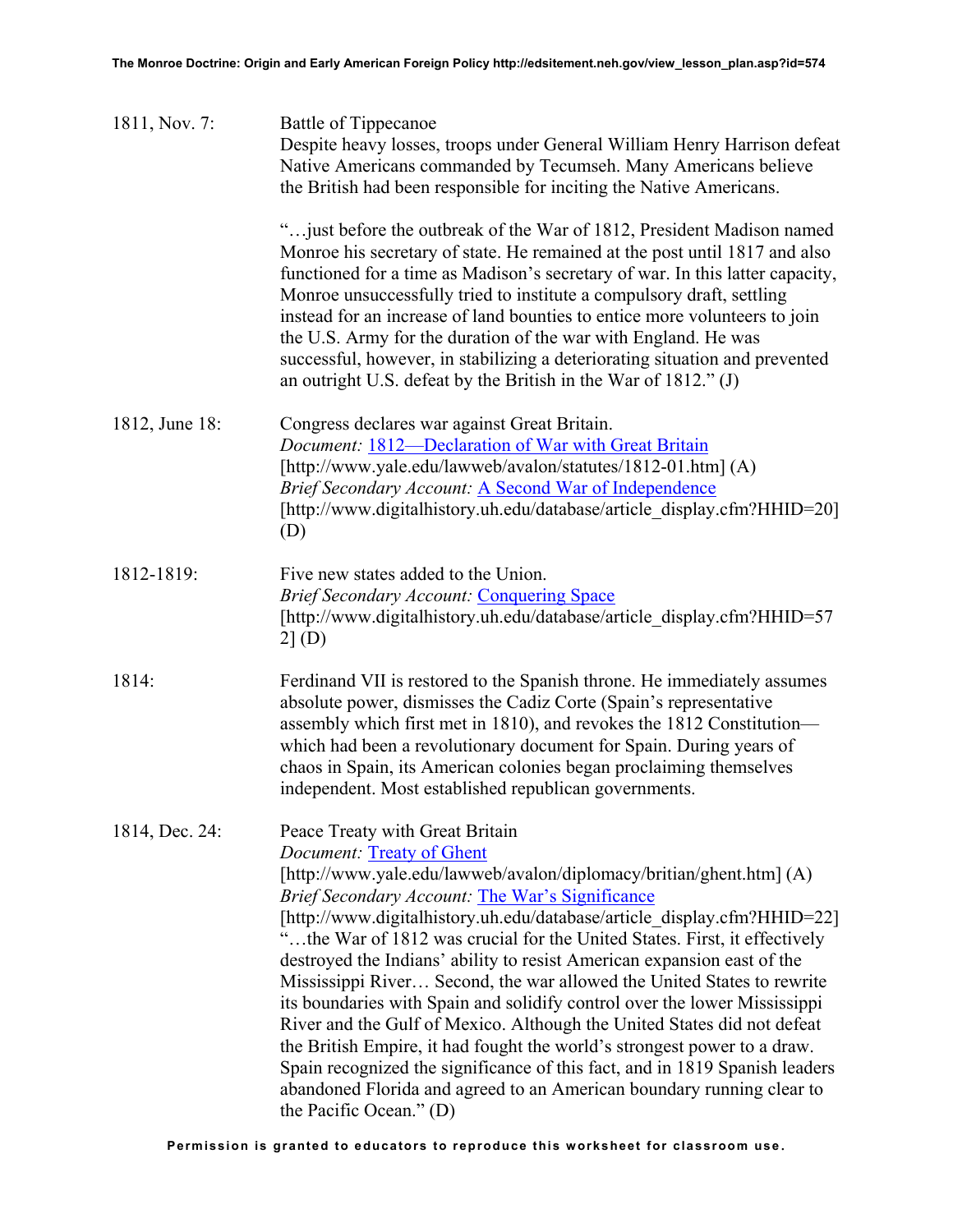| 1816 December: | The Barbary Treaties<br><b>Document: The Barbary Treaties</b><br>[http://www.yale.edu/lawweb/avalon/diplomacy/barbary/bar1816t.htm]<br>(A)                                                                                                                                                                                                                                                                                                                                                                                                                                                                                                                                                                                                                                                                                                                                                                                                                                                                                                                                                                                                                                                                                                                                                                                                                                                                                                                                                                                                                                                                                                                                                                                                                                                                                                                                                                                                                                                                                                                                                                                                                                                                                                                                                               |  |  |  |
|----------------|----------------------------------------------------------------------------------------------------------------------------------------------------------------------------------------------------------------------------------------------------------------------------------------------------------------------------------------------------------------------------------------------------------------------------------------------------------------------------------------------------------------------------------------------------------------------------------------------------------------------------------------------------------------------------------------------------------------------------------------------------------------------------------------------------------------------------------------------------------------------------------------------------------------------------------------------------------------------------------------------------------------------------------------------------------------------------------------------------------------------------------------------------------------------------------------------------------------------------------------------------------------------------------------------------------------------------------------------------------------------------------------------------------------------------------------------------------------------------------------------------------------------------------------------------------------------------------------------------------------------------------------------------------------------------------------------------------------------------------------------------------------------------------------------------------------------------------------------------------------------------------------------------------------------------------------------------------------------------------------------------------------------------------------------------------------------------------------------------------------------------------------------------------------------------------------------------------------------------------------------------------------------------------------------------------|--|--|--|
| 1817, March 4: | James Monroe becomes president.<br><b>Brief Secondary Account: The Growth of American Nationalism</b><br>[http://www.digitalhistory.uh.edu/database/article display.cfm?HHID=56<br>$7($ (D)<br>Brief Secondary Account: Defending American Interests in Foreign<br><b>Affairs</b><br>[http://www.digitalhistory.uh.edu/database/article_display.cfm?HHID=57<br>3<br>"The critical foreign policy issue facing the United States after the War of<br>1812 was the fate of Spain's crumbling New World empire. Many of<br>Spain's New World colonies had taken advantage of turmoil in Europe<br>during the Napoleonic Wars to fight for their independence. These<br>revolutions aroused intense sympathy in the United States, but many<br>Americans feared that European powers might restore monarchical order<br>in Spain's New World.<br>A source of particular concern was Florida, which was still under Spanish<br>control. Pirates, fugitive slaves, and Native Americans used Florida as a<br>sanctuary and as a jumping off point for raids on settlements in Georgia.<br>In December 1817, to end these incursions, Monroe authorized General<br>Andrew Jackson to lead a punitive expedition against the Seminole<br>Indians in Florida. Jackson attacked the Seminoles, destroyed their<br>villages, and overthrew the Spanish governor. He also court-martialed and<br>executed two British citizens whom he accused of inciting the Seminoles<br>to commit atrocities against Americans.<br>Jackson's actions provoked a furor in Washington.  Secretary of State<br>Adams, however, saw in Jackson's actions an opportunity to wrest Florida<br>from Spain Instead of apologizing for Jackson's conduct, Adams declared<br>that the Florida raid was a legitimate act<br>The Era of Good Feelings marked one of the most successful periods in<br>American diplomacy. Apart from ending the attacks of the Barbary pirates<br>on American shipping, the United States settled many of its disagreements<br>with Britain, acquired Florida from Spain, defined its western and<br>southwestern boundaries, convinced Spain to relinquish its claims to the<br>Oregon region, and delivered a strong warning that European powers were<br>not to interfere in the Western Hemisphere." (D) |  |  |  |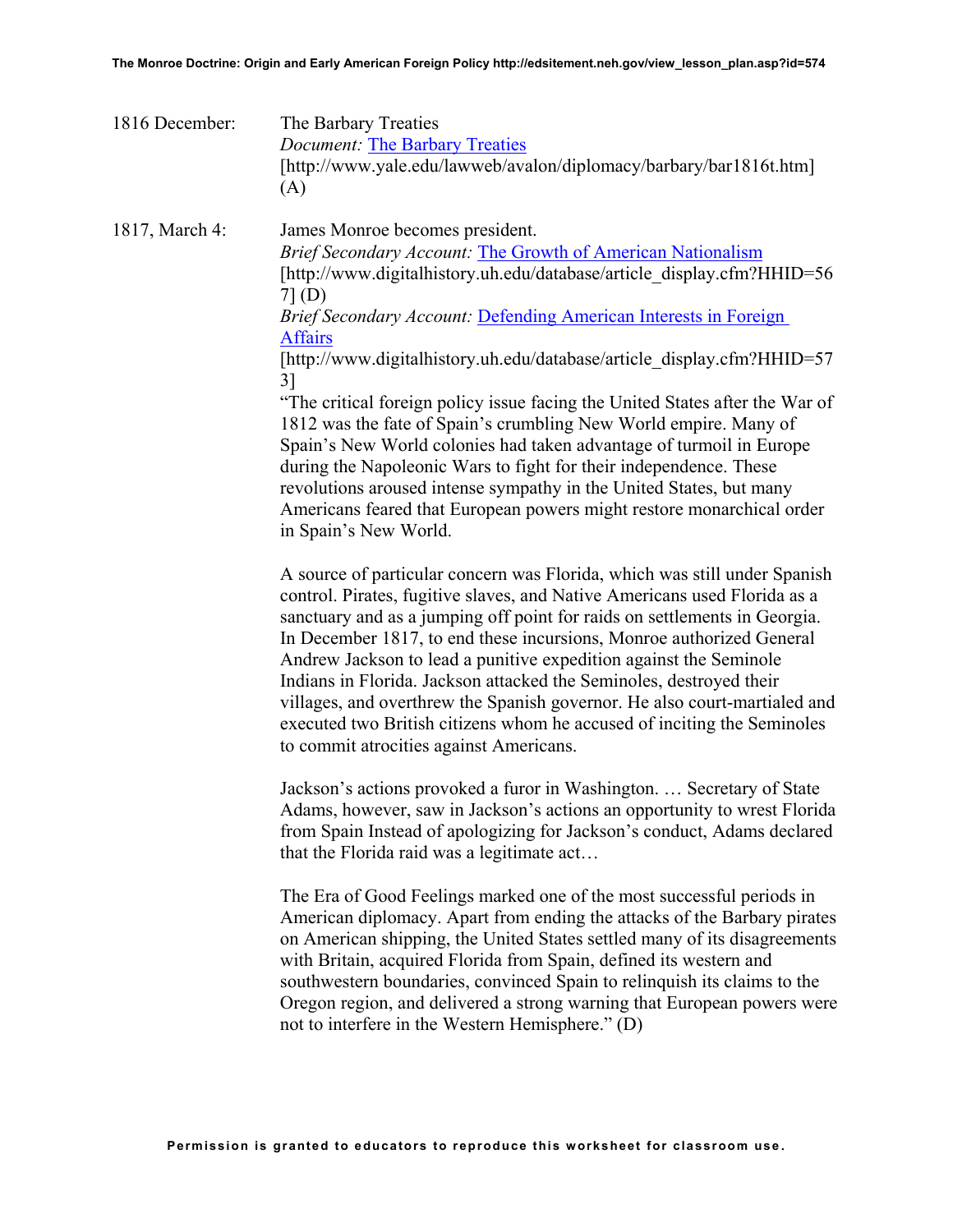| $1817$ April:  | <i>Document:</i> Exchange of Notes 1817: Proclamation Relative to Naval<br>Forces on the American Lakes, a.k.a. Rush-Bagot Treaty<br>[http://www.yale.edu/lawweb/avalon/diplomacy/britian/br1817p.htm] (A)                                                                                                                                                                                                                     |
|----------------|--------------------------------------------------------------------------------------------------------------------------------------------------------------------------------------------------------------------------------------------------------------------------------------------------------------------------------------------------------------------------------------------------------------------------------|
| 1819 February: | Spain sells Florida to the United States and sets a definite border between<br>Spanish possessions and the Louisiana Territory.<br>Document: Treaty of Amity, Settlement, and Limits between the United<br>States of America and His Catholic Majesty, a.k.a. Adams-Onis Treaty for<br>Secretary Adams and his Spanish counterpart, the foreign minister<br>[http://www.yale.edu/lawweb/avalon/diplomacy/spain/sp1819.htm] (A) |
| 1820:          | Map: The United States in 1820<br>[http://xroads.virginia.edu/~MAP/TERRITORY/1820map.html] (M)                                                                                                                                                                                                                                                                                                                                 |
|                | A revolution in Spain temporarily reinstates the liberal constitution of<br>1812.                                                                                                                                                                                                                                                                                                                                              |
| 1822:          | France, delegated by the "Holy Alliance," restores Ferdinand VII to<br>absolute power.                                                                                                                                                                                                                                                                                                                                         |
|                | Brazil declares its independence from Portugal.                                                                                                                                                                                                                                                                                                                                                                                |
| 1823, Dec. 2:  | <b>Monroe Doctrine</b><br>[http://www.yale.edu/lawweb/avalon/monroe.htm] (A)                                                                                                                                                                                                                                                                                                                                                   |

### **Other Online Document Resources**

- Annual Messages of the Presidents [http://www.yale.edu/lawweb/avalon/presiden/sou/sou.htm] (A)
- Inaugural Addresses of the Presidents [http://www.yale.edu/lawweb/avalon/presiden/inaug/inaug.htm] (A)

### **Print Resource**

Morris, Jeffrey B., and Richard B. Morris, eds. *Encyclopedia of American History*. New York: Harper Collins, 1996.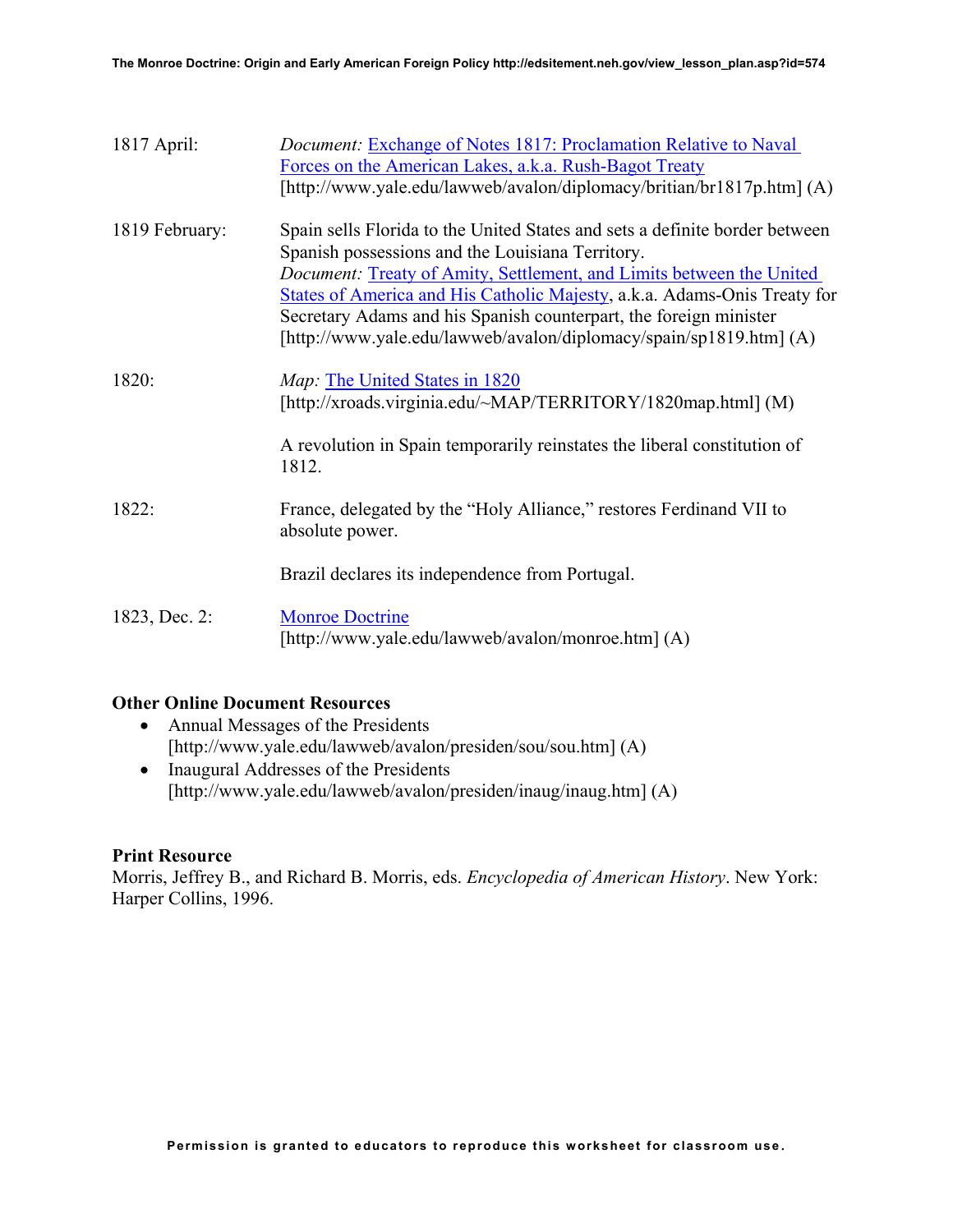

# **Basic Timeline: American Diplomacy Before the Monroe Doctrine**

| 1782, Nov. 30:  | Preliminary Articles of Peace (between the United States and Britain)<br>The king of England recognizes the United States. U.S. border defined. |  |  |
|-----------------|-------------------------------------------------------------------------------------------------------------------------------------------------|--|--|
| 1784:           | Spain closes the Mississippi River to American shipping                                                                                         |  |  |
| 1789, July 14:  | <b>Bastille Day</b><br>The French Revolution begins                                                                                             |  |  |
| 1789 April:     | George Washington becomes president                                                                                                             |  |  |
| 1792, Sept. 21: | French Republic proclaimed. American sympathy toward France weakens                                                                             |  |  |
| 1793, Feb. 1:   | France declares war on Great Britain, Spain, and Holland                                                                                        |  |  |
| 1793, April 22: | Washington issues a proclamation of neutrality                                                                                                  |  |  |
| 1794 summer:    | General Anthony Wayne defeats the Indians of Ohio                                                                                               |  |  |
| 1794, Nov. 19:  | Jay's Treaty signed                                                                                                                             |  |  |
| 1796, Sept. 17: | <b>Washington's Farewell Address</b>                                                                                                            |  |  |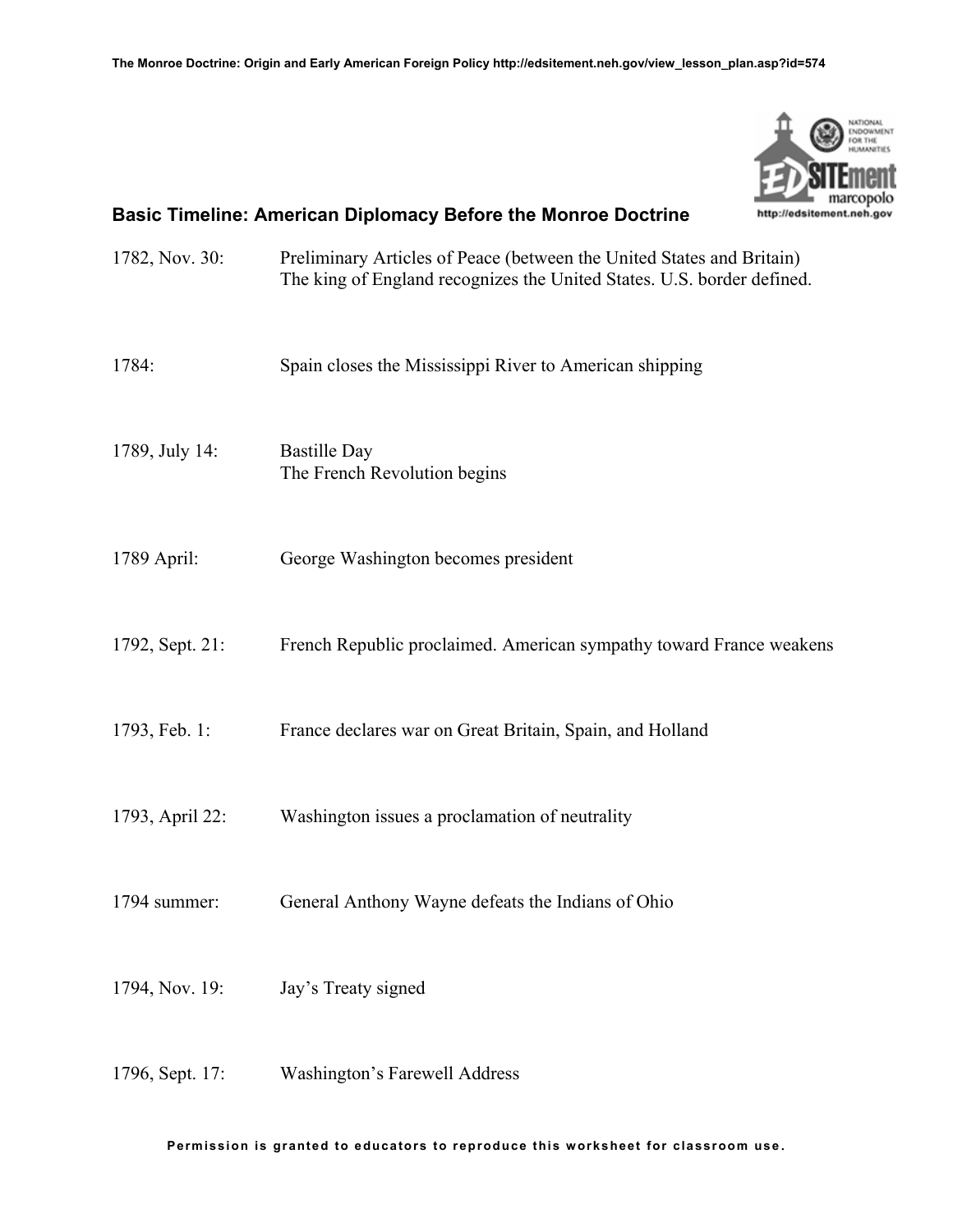| 1797 April:    | John Adams becomes president                                                                                                              |  |  |  |  |
|----------------|-------------------------------------------------------------------------------------------------------------------------------------------|--|--|--|--|
| 1798-1800:     | Undeclared Naval War (Quasi War) with France                                                                                              |  |  |  |  |
| 1800:          | Spain secretly cedes Louisiana back to France                                                                                             |  |  |  |  |
| 1801:          | Thomas Jefferson becomes president                                                                                                        |  |  |  |  |
| 1803:          | Louisiana Purchase Negotiations and Treaty                                                                                                |  |  |  |  |
| 1803 May:      | France declares war on Great Britain                                                                                                      |  |  |  |  |
| 1807, Dec. 22: | Embargo of 1807                                                                                                                           |  |  |  |  |
| 1808-1814:     | The Napoleonic War                                                                                                                        |  |  |  |  |
| 1810, May 14:  | West Florida declared part of Mississippi Territory by Congress                                                                           |  |  |  |  |
| 1812, June 18: | Congress declares war against Great Britain                                                                                               |  |  |  |  |
| 1814:          | During years of chaos in Spain, its American colonies begin proclaiming<br>themselves independent. Most establish republican governments. |  |  |  |  |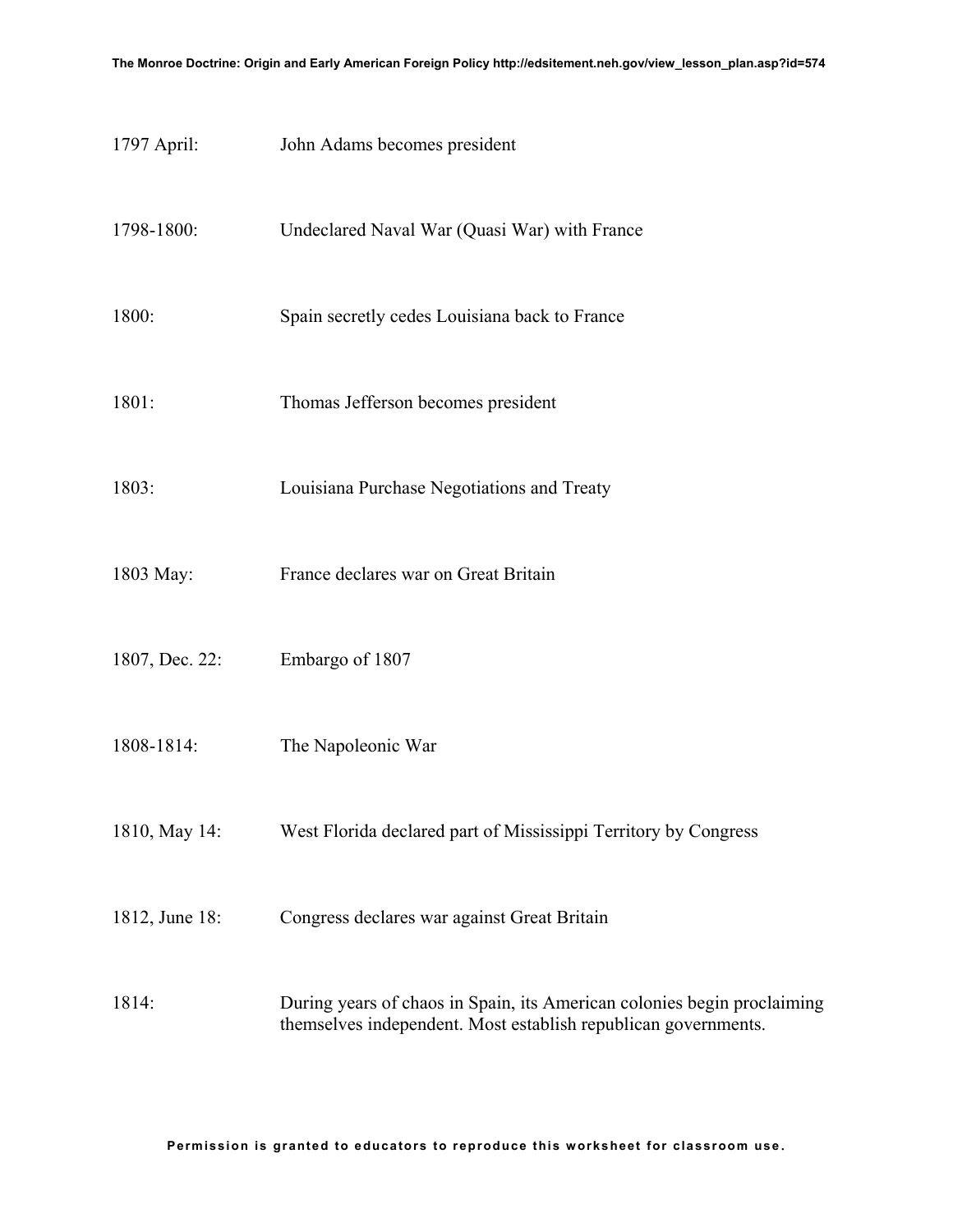1814, Dec. 24: Peace Treaty with Great Britain

| 1816 December: | The Barbary Treaties                                                                                                                           |
|----------------|------------------------------------------------------------------------------------------------------------------------------------------------|
| 1817, March 4: | James Monroe becomes president                                                                                                                 |
| 1819 February: | Spain sells Florida to the United States and sets a definite border between<br>Spanish possessions and the Louisiana Territory                 |
| 1822:          | France, delegated by the "Holy Alliance," restores Spain's Ferdinand VII<br>to absolute power. Brazil declares its independence from Portugal. |
| 1823, Dec. 2:  | Monroe Doctrine                                                                                                                                |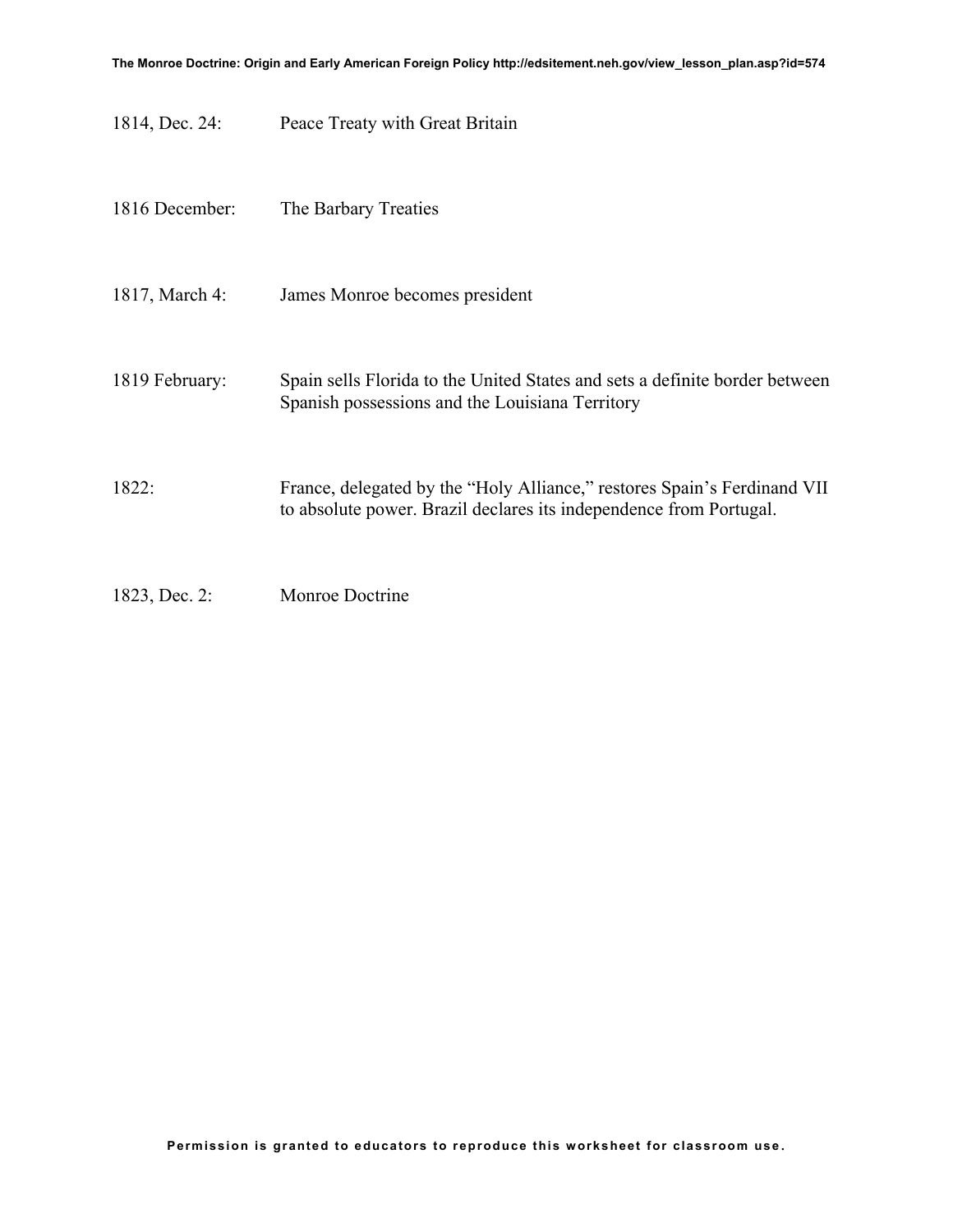

# **Monroe on Recognition of the Independent States of South America**

Below is an excerpted and annotated version of President Monroe's March 11, 1822, response to a House resolution introduced January 29 (included beneath President Monroe's message). All of the language in the excerpt is from the original, except for the annotations in parentheses, which define words in italics or provide additional information. Periods of ellipsis indicate gaps in the edited text. Anyone desiring the full text should consult the ["Journal of the Senate of the United](http://memory.loc.gov/cgi-bin/query/r?ammem/hlaw:@field(DOCID+@lit(sj01170)))  [States of America, 1789-1873" for Monday, March 11, 1822](http://memory.loc.gov/cgi-bin/query/r?ammem/hlaw:@field(DOCID+@lit(sj01170))) [http://memory.loc.gov/cgibin/query/r?ammem/hlaw:@field(DOCID+@lit(sj01170))] on the EDSITEment-reviewed website **[American Memory](http://memory.loc.gov/)** [http://memory.loc.gov/].

# **President Monroe's Message:**

In transmitting to the House of Representatives the documents called for by the resolution of that House, of the 30th January (see below), I consider it my duty to invite the attention of Congress to a very important subject….

The revolutionary movement in the Spanish *provinces* (possessions) in this hemisphere attracted the attention and excited the sympathy of our fellow citizens from its *commencement* (beginning). This feeling was natural and honorable to them, *from causes which need not be communicated to you* (for reason I don't need to tell you). (Monroe understands that Americans who only recently won their independence from a European power tend to be sympathetic to revolutionary movements.) …Through the whole of *this contest* (the revolutionary conflicts) the United States have remained neutral….

This contest has now reached such a stage… that it merits the most profound consideration whether their right to the rank of independent nations, with all the advantages incident to it, in their intercourse with the United States, is not *complete* (a foregone conclusion). *Buenos Ayres* (Argentina) assumed that rank by a formal declaration in 1816, and has enjoyed it since 1810, free from invasion by the parent country. The provinces composing the Republic of Colombia, after having separately declared their independence, were united by a fundamental law of the 17th of December 1819. A strong Spanish force occupied, at that time, certain parts of the territory within their limits, and waged a destructive war. That force has since been repeatedly defeated…. Chili declared independence in 1818, and has since enjoyed it undisturbed; and of late by the assistance of Chili and Buenos Ayres, the revolution has extended to Peru. Of the movement in Mexico our information is less *authentic* (reliable), but it is, nevertheless, distinctly understood, that the new government has declared its independence, and that there is now no opposition.… For the last three years the government of Spain has not sent a single corps of troops to any part of that country; nor is there any reason to believe it will send any in future….

Civil wars too often excite feelings which the parties cannot control…. The delay… in making a decision on this important subject, will… have afforded… proof to Spain, as it must have done to other powers, of the high respect entertained by the United States for her rights, and of their determination not to interfere with them. The provinces belonging to this hemisphere are our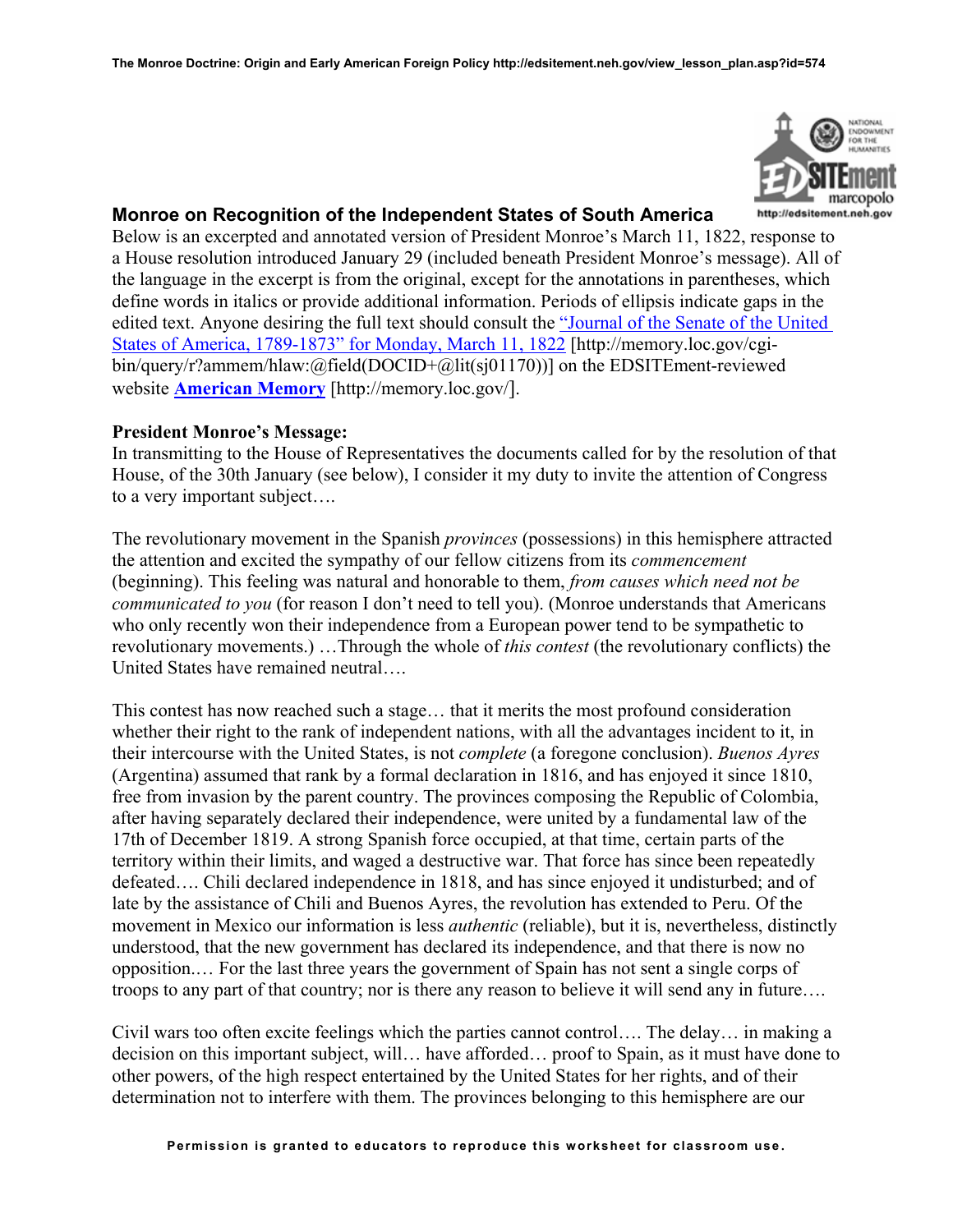neighbors, and have, successively, as each portion of the country acquired its independence, *pressed their recognition* (asked the United States to recognize them) by an appeal to facts not to be contested, and which they thought gave them a just title to it. *To motives of interest this government has invariably disclaimed all pretension* (The United States has no self-interest at stake in these conflicts), being resolved to take no part in the controversy…. When we regard, then, the great length of time which this war has been prosecuted, the complete success which has attended it in favor of the *provinces* (revolutionaries in their home countries), the present condition of the parties, and the utter inability of Spain to produce any change in it, we are compelled to conclude that its fate is settled, and that the provinces which have declared their independence… ought to be recognized.

Of the views of the Spanish government on this subject, no particular information has been recently received…. The immense space between those powers, even those which border on the Atlantic, and these provinces, makes the movement an affair of less interest and excitement to them, than to us. It is probable, therefore, that they have been less attentive to its progress than we have been.

In proposing this measure, it is not contemplated to change thereby, in the slightest manner, our friendly relations with either of the parties, but to observe, in all respects, as heretofore, should the war be continued, the most perfect neutrality between them. Of this friendly disposition, an assurance will be given to the government of Spain…. The measure is proposed… in strict accord with the law of nations; that it is just and right as to the parties; and that the United States owe it to their station and character in the world, as well as to their essential interests, to adopt it. Should Congress concur in the view herein presented, they will doubtless see the propriety of *making the necessary appropriations for carrying it into effect* (passing bills to cover the expense of recognizing the newly independent South American states).

#### JAMES MONROE.

#### **The resolution to which President Monroe was responding:**

Mr. Nelson, (a Republican) of Virginia, submitted the following resolution…

Resolved, That the President of the United States be requested to lay before this House such communications as may be in the possession to the Executive. from the agents of the United states With the governments south of the United States which have declared their independence; and the communications from the agents of such governments in the United States with the Secretary of State, as tend to *shew* (show) the political condition of those governments, and the state of the war between them and Spain, as it may be consistent with the public interest to communicate.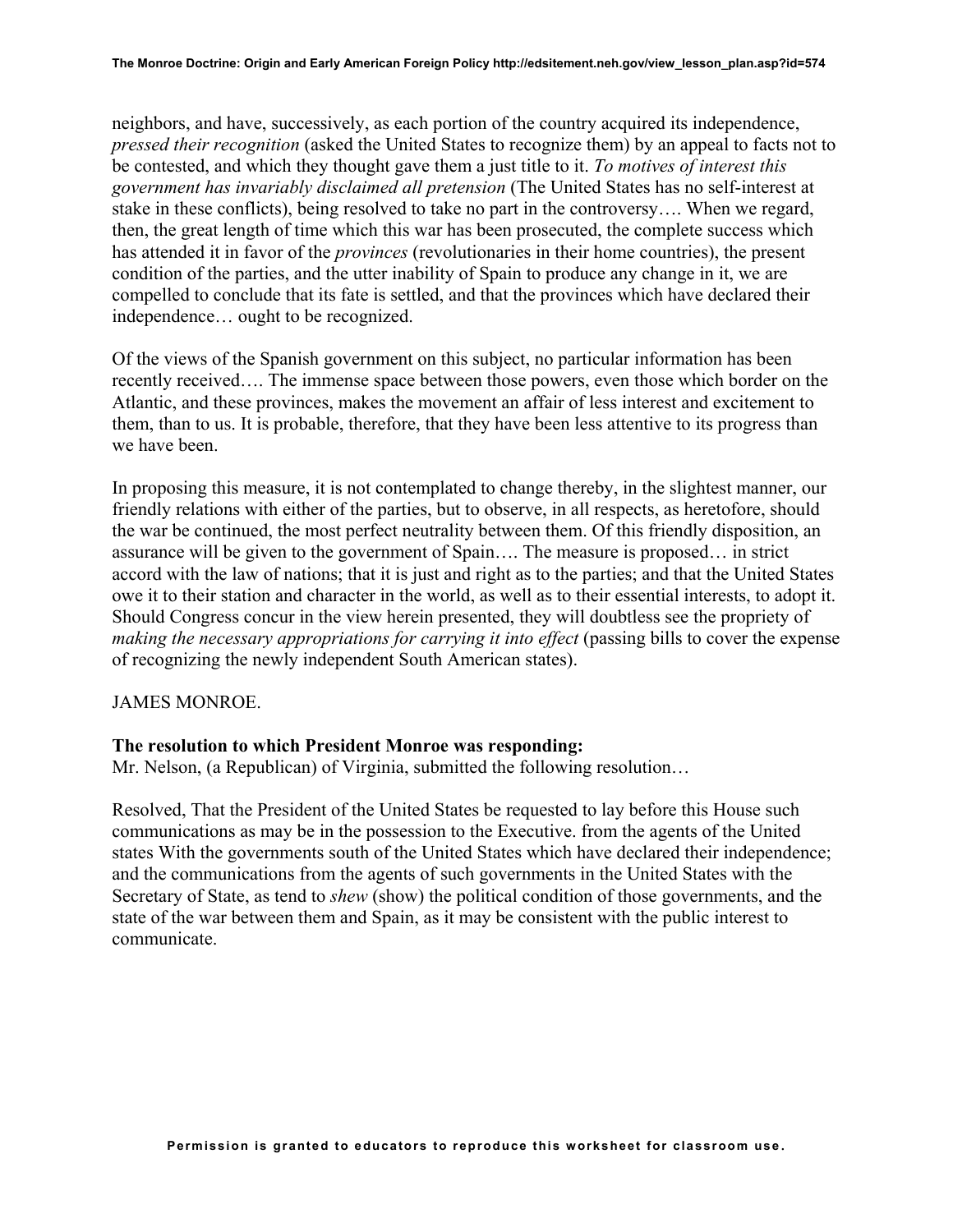

# **Questions to Accompany President Monroe's Message on Recognition**

- 1. In his response to the House resolution about the revolutionary movements in South America, Monroe mentions first the sympathy toward them of members of Congress and all Americans. Monroe says Americans are sympathetic "from causes which need not be communicated to you." What are those causes? Why does he put this point first in the speech? (He acknowledges the pressure from—while directly appealing to—the general population and members of Congress.)
- 2. What kinds of supporting evidence does Monroe give to prove that the revolutionary movements might deserve recognition? (The longevity of the revolutionary government, the state of war or lack of it.)
- 3. What reason(s) does Monroe give for delaying the U.S. decision on recognition?
- 4. To what events in the relationship between the revolutionary governments and the United States does Monroe refer? (Their requests for recognition.)
- 5. How does Monroe describe the official position of the United States up to the time of his message?
- 6. What does Monroe say are the most pressing reasons for recognizing the revolutionary movements?
- 7. How does Monroe describe the position of the Spanish government with regard to its South American possessions?
- 8. How does Monroe believe U.S. recognition of the revolutionary governments will affect relations with Spain?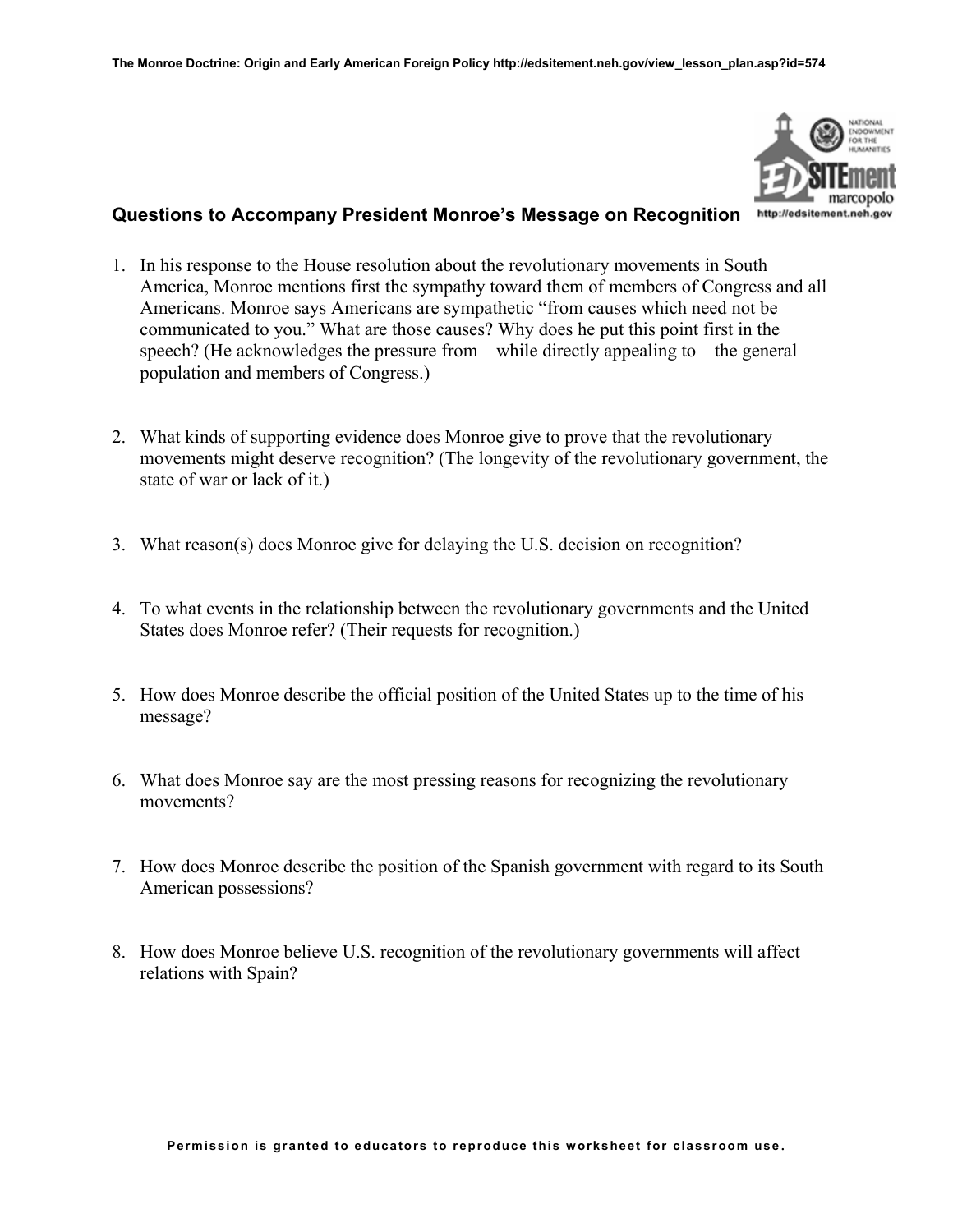

# **The Monroe Doctrine: A Close Reading**

Each of the following sections of the Monroe Doctrine refers to a specific subject. (NOTE: The divisions in the document below do not correspond to the paragraphs in the original document. In all other respects, this version adheres to the text found on the EDSITEment-reviewed website **Avalon Project** [http://www.yale.edu/lawweb/avalon/avalon.htm].) Read each section with the class. To what event(s) or condition(s) in U.S. history and/or its diplomacy does each section refer?

# **Section 1**

At the proposal of the Russian Imperial Government, made through the minister of the Emperor residing here, a full power and instructions have been transmitted to the minister of the United States at St. Petersburg to arrange by amicable negotiation the respective rights and interests of the two nations on the northwest coast of this continent. A similar proposal has been made by His Imperial Majesty to the Government of Great Britain, which has likewise been acceded to. The Government of the United States has been desirous by this friendly proceeding of manifesting the great value which they have invariably attached to the friendship of the Emperor and their solicitude to cultivate the best understanding with his Government. In the discussions to which this interest has given rise and in the arrangements by which they may terminate the occasion has been judged proper for asserting, as a principle in which the rights and interests of the United States are involved, that the American continents, by the free and independent condition which they have assumed and maintain, are henceforth not to be considered as subjects for future colonization by any European powers….

# **Section 2**

It was stated at the commencement of the last session that a great effort was then making in Spain and Portugal to improve the condition of the people of those countries, and that it appeared to be conducted with extraordinary moderation. It need scarcely be remarked that the results have been so far very different from what was then anticipated. Of events in that quarter of the globe, with which we have so much intercourse and from which we derive our origin, we have always been anxious and interested spectators. The citizens of the United States cherish sentiments the most friendly in favor of the liberty and happiness of their fellow-men on that side of the Atlantic. In the wars of the European powers in matters relating to themselves we have never taken any part, nor does it comport with our policy to do so.

# **Section 3**

It is only when our rights are invaded or seriously menaced that we resent injuries or make preparation for our defense.

# **Section 4**

With the movements in this hemisphere we are of necessity more immediately connected, and by causes which must be obvious to all enlightened and impartial observers. The political system of the allied powers is essentially different in this respect from that of America. This difference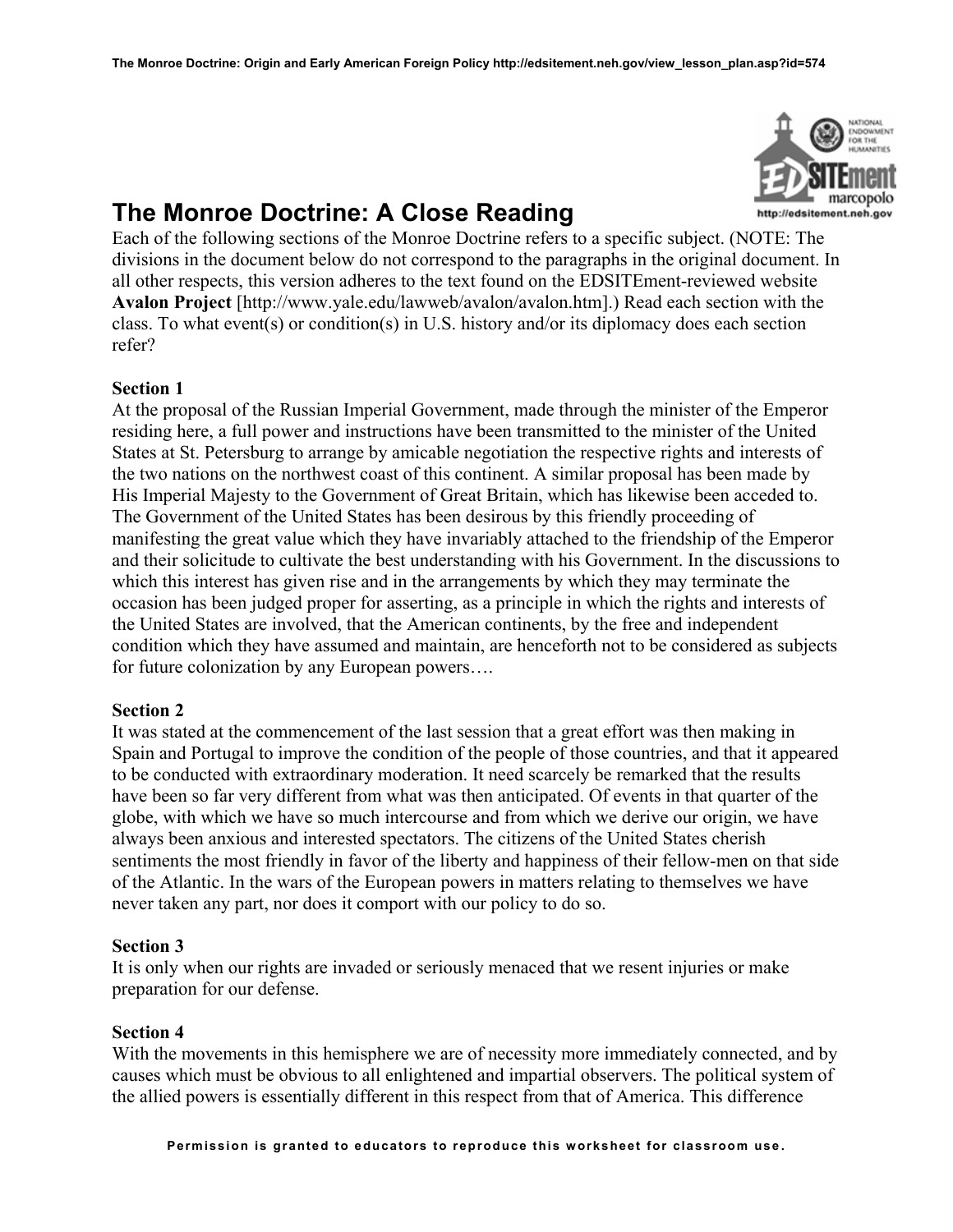proceeds from that which exists in their respective Governments; and to the defense of our own, which has been achieved by the loss of so much blood and treasure, and matured by the wisdom of their most enlightened citizens, and under which we have enjoyed unexampled felicity, this whole nation is devoted. We owe it, therefore, to candor and to the amicable relations existing between the United States and those powers to declare that we should consider any attempt on their part to extend their system to any portion of this hemisphere as dangerous to our peace and safety.

### **Section 5**

With the existing colonies or dependencies of any European power we have not interfered and shall not interfere. But with the Governments who have declared their independence and maintain it, and whose independence we have, on great consideration and on just principles, acknowledged, we could not view any interposition for the purpose of oppressing them, or controlling in any other manner their destiny, by any European power in any other light than as the manifestation of an unfriendly disposition toward the United States. In the war between those new Governments and Spain we declared our neutrality at the time of their recognition, and to this we have adhered, and shall continue to adhere, provided no change shall occur which, in the judgment of the competent authorities of this Government, shall make a corresponding change on the part of the United States indispensable to their security.

### **Section 6**

The *late events in Spain and Portugal* (events referred to in the next sentence) *shew* (show) that Europe is still unsettled. Of this important fact no stronger proof can be adduced than that *the allied powers* (the so-called "Holy Alliance" of Russia, Prussia, and Austria) should have thought it proper, on any principle satisfactory to themselves, to have interposed by force in the internal concerns of Spain. To what extent such interposition may be carried, on the same principle, is a question in which all independent powers whose governments differ from theirs are interested, even those most remote, and surely none of them more so than the United States.

### **Section 7**

Our policy in regard to Europe, which was adopted at an early stage of the wars which have so long agitated that quarter of the globe, nevertheless remains the same, which is, not to interfere in the internal concerns of any of its powers; to consider the government de facto as the legitimate government for us; to cultivate friendly relations with it, and to preserve those relations by a frank, firm, and manly policy, meeting in all instances the just claims of every power, submitting to injuries from none. But in regard to those continents circumstances are eminently and conspicuously different.

#### **Section 8**

It is impossible that the allied powers should extend their political system to any portion of either continent without endangering our peace and happiness; nor can anyone believe that our southern brethren, if left to themselves, would adopt it of their own accord. It is equally impossible, therefore, that we should behold such interposition in any form with indifference. If we look to the comparative strength and resources of Spain and those new Governments, and their distance from each other, it must be obvious that she can never subdue them. It is still the true policy of the United States to leave the parties to themselves, in hope that other powers will pursue the same course.

**Permission is granted to educators to reproduce this worksheet for classroom use**.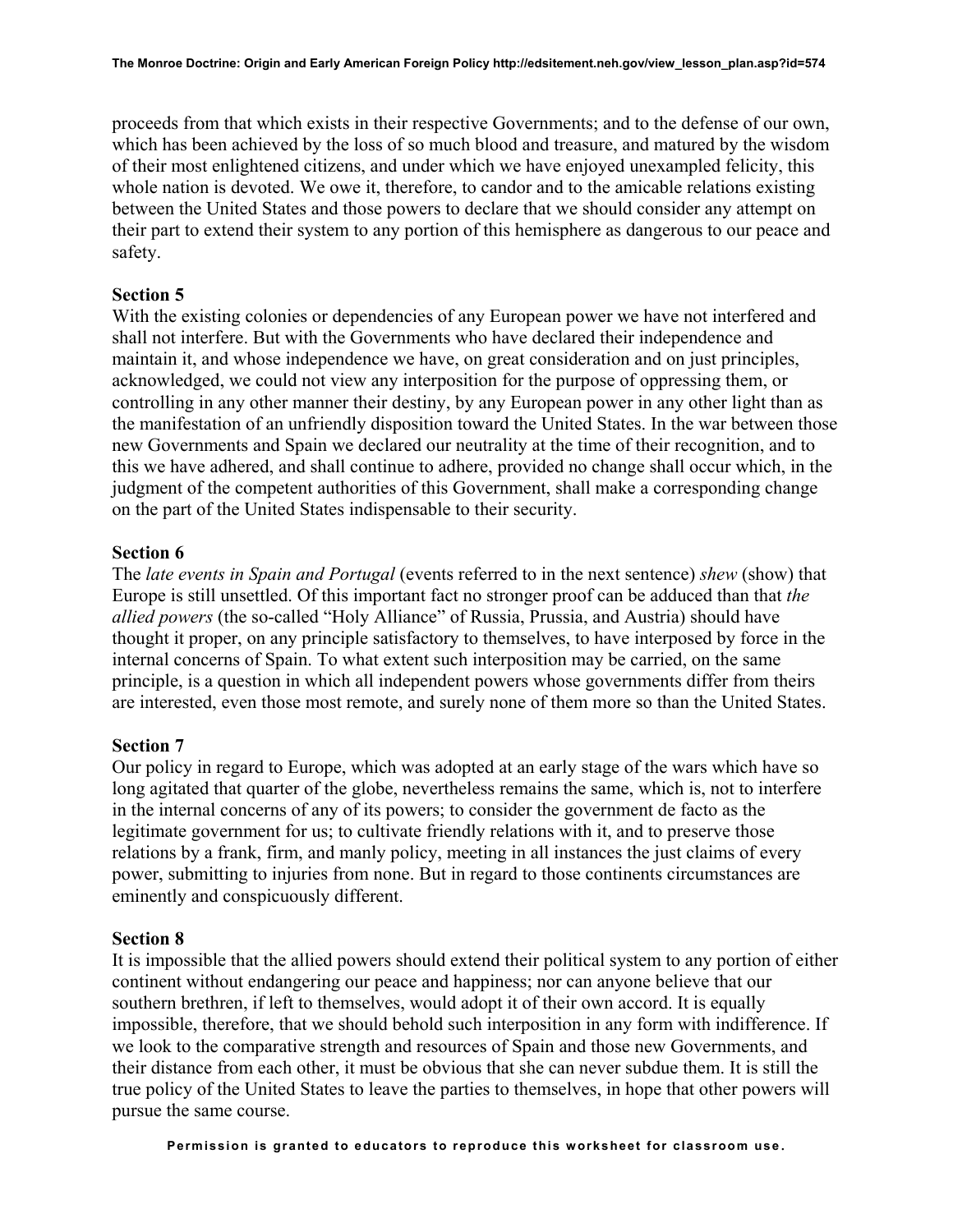

# **The Essential Monroe Doctrine Primary Documents**

The following is a bibliography of primary documents essential to the teaching of the Monroe Doctrine, as well as their sources. All documents are available on EDSITEment-reviewed websites, as indicated.

- From **[American Memory](http://memory.loc.gov/)** [http://memory.loc.gov/]
	- [Jefferson to James Monroe, June 11, 1823](http://memory.loc.gov/cgi-bin/query/r?ammem/mtj:@field(DOCID+@lit(jm040132))) [http://memory.loc.gov/cgibin/query/r?ammem/mtj:@field(DOCID+@lit(jm040132))]
	- [Jefferson to James Monroe, October 24, 1823](http://memory.loc.gov/cgi-bin/query/r?ammem/mtj:@field(DOCID+@lit(jm040139))) [http://memory.loc.gov/cgibin/query/r?ammem/mtj:@field(DOCID+@lit(jm040139))]
	- □ [Monroe to Thomas Jefferson, August 18, 1823](http://memory.loc.gov/cgi-bin/query/r?ammem/mtj:@field(DOCID+@lit(jm040135))) [http://memory.loc.gov/cgibin/query/r?ammem/mtj:@field(DOCID+@lit(jm040135))]
	- [New map of South America](http://memory.loc.gov/cgi-bin/query/r?ammem/gmd:@field(NUMBER+@band(g5200+ct000170))) from the latest authorities.From Samuel Lewis' Atlas, 1817 [http://memory.loc.gov/cgi-

bin/query/r?ammem/gmd:@field(NUMBER+@band(g5200+ct000170))]

- [Political Condition of the Spanish Provinces of South America](http://memory.loc.gov/cgi-bin/ampage?collId=llsp&fileName=004/llsp004.db&recNum=825) (March and April 1822) Response to the Resolution of January 30, 1822 [http://memory.loc.gov/cgibin/ampage?collId=llsp&fileName=004/llsp004.db&recNum=825]
- [President Monroe to Congress: Recognition of the Independent States of South America](http://memory.loc.gov/cgi-bin/ampage?collId=llsj&fileName=011/llsj011.db&recNum=178) [http://memory.loc.gov/cgibin/ampage?collId=llsj&fileName=011/llsj011.db&recNum=178]
- From **[The Avalon Project](http://www.yale.edu/lawweb/avalon/avalon.htm)** [http://www.yale.edu/lawweb/avalon/avalon.htm]
	- [Monroe Doctrine; December 2, 1823](http://www.yale.edu/lawweb/avalon/monroe.htm) [http://www.yale.edu/lawweb/avalon/monroe.htm]
	- [Washington's Farewell Address](http://www.yale.edu/lawweb/avalon/washing.htm) [http://www.yale.edu/lawweb/avalon/washing.htm]
- From **[Gilder Lehrman Institute of American History](http://www.gilderlehrman.org/)** [http://www.gilderlehrman.org]
- [Acquiring Florida, 1818, by James Monroe](http://www.gilderlehrman.org/collection/document.php?id=391) [http://www.gilderlehrman.org/collection/document.php?id=391]
- From Internet Modern History Sourcebook, a link from **[LANIC](http://lanic.utexas.edu/)** [http://lanic.utexas.edu/] [Simón de Bolívar: Message to the Congress of Angostura, 1819](http://www.fordham.edu/halsall/mod/1819bolivar.html) [http://www.fordham.edu/halsall/mod/1819bolivar.html]
- From **[Liberty, Equality, Fraternity: Exploring The French Revolution](http://chnm.gmu.edu/revolution/index.html)** [http://chnm.gmu.edu/revolution/index.html] [Europe 1815 Map](http://chnm.gmu.edu/revolution/d/437/) [http://chnm.gmu.edu/revolution/d/437/]
- From Documents of World War I, a link from **[World War I Document Archive](http://www.lib.byu.edu/~rdh/wwi/)** [http://www.lib.byu.edu/~rdh/wwi/]
	- [John Quincy Adams's Account of the Cabinet Meeting of November 7, 1823](http://www.mtholyoke.edu/acad/intrel/jqacab.htm) [http://www.mtholyoke.edu/acad/intrel/jqacab.htm]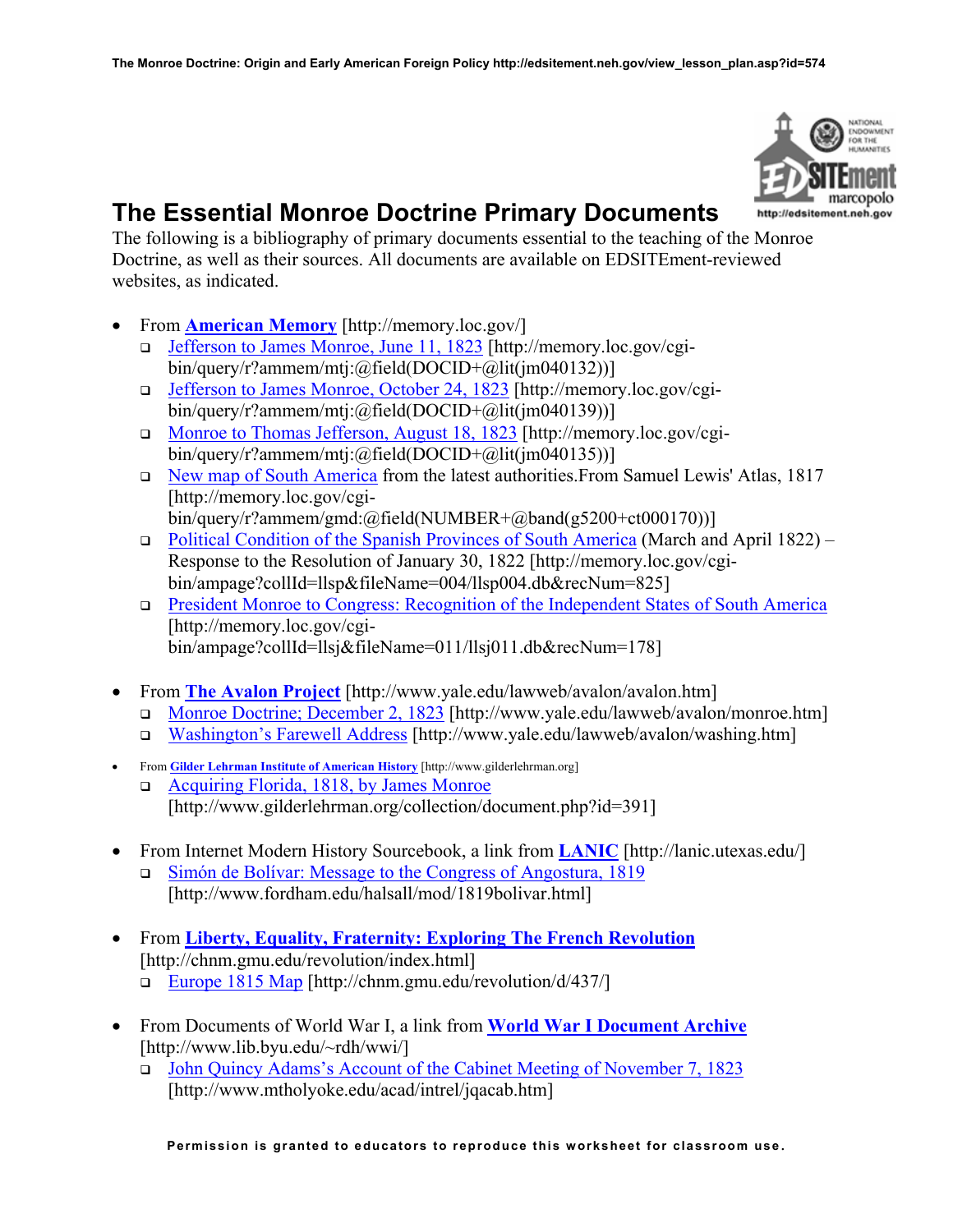□ [Henry Cabot Lodge: Corollary to the Monroe Doctrine](http://www.mtholyoke.edu/acad/intrel/lodge2.htm) (Source: Record, 62 Cong., 2 Sess., p. 10045.) [http://www.mtholyoke.edu/acad/intrel/lodge2.htm]

# **Essential Secondary Document for Extensions to the Lesson**

- From **[Naval Historical Center](http://www.history.navy.mil/)** [http://www.history.navy.mil/]
	- [Instances of Use of United States Forces Abroad, 1798 1993](http://www.history.navy.mil/wars/foabroad.htm) [http://www.history.navy.mil/wars/foabroad.htm]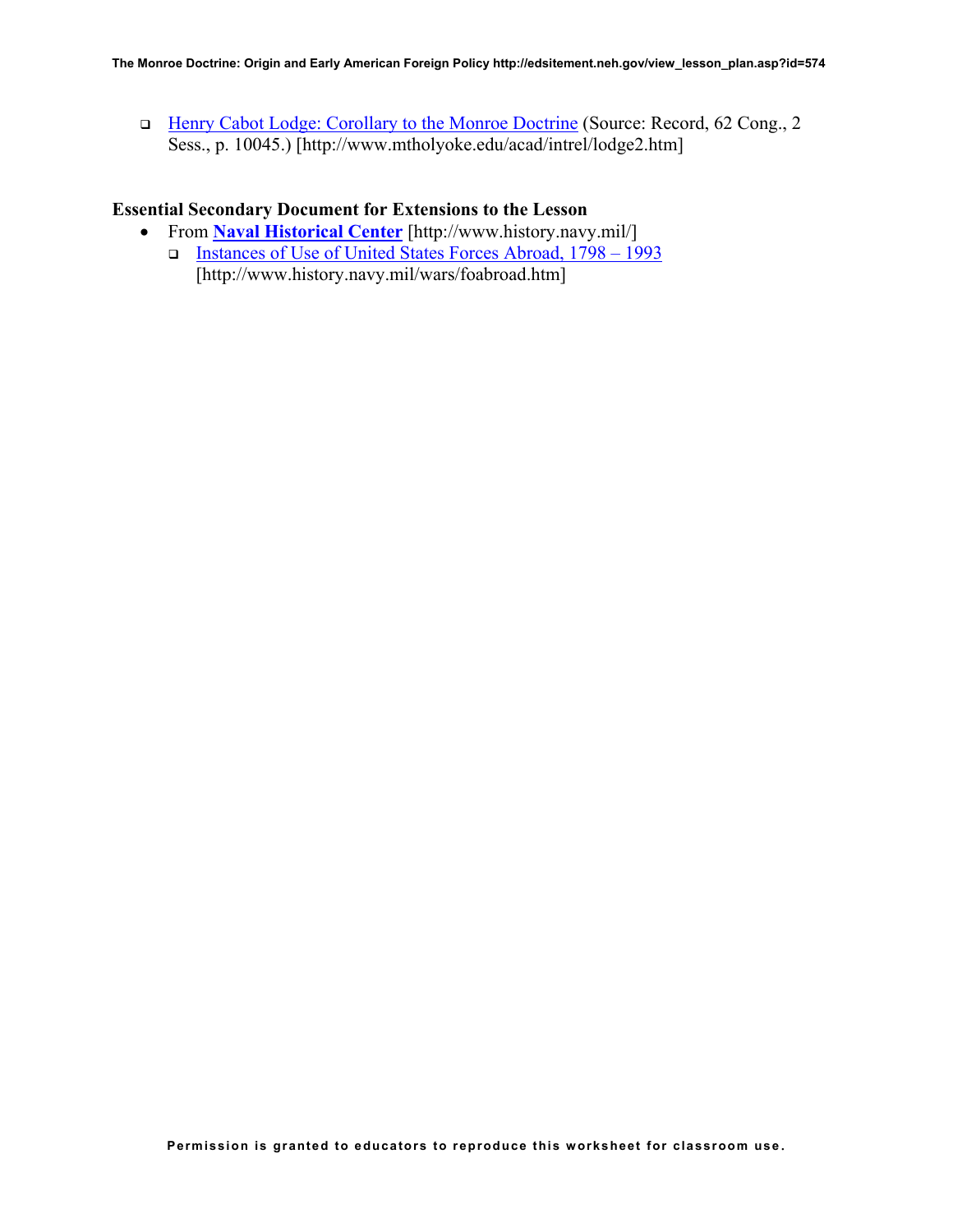

# **Scoring Sheet for Debate**

As the debate occurs, use the space available for notes. Points can be split between teams at the teacher's discretion.

| <b>Debate Segment</b>                                                                                                                                                                    | <b>Point</b><br><b>Value</b> | <b>President</b><br><b>James Monroe</b> | <b>Former President</b><br><b>Thomas Jefferson</b> | <b>Secretary of State</b><br><b>John Quincy Adams</b> |
|------------------------------------------------------------------------------------------------------------------------------------------------------------------------------------------|------------------------------|-----------------------------------------|----------------------------------------------------|-------------------------------------------------------|
| Opening<br><b>Statement</b><br>(one minute max.<br>per team)                                                                                                                             | 15                           |                                         |                                                    |                                                       |
| <b>Argument</b><br>(two minutes max.<br>per team;<br>one-minute break<br>before next round<br>for group meeting)                                                                         | 25                           |                                         |                                                    |                                                       |
| <b>Rebuttal</b><br>(two minutes max.<br>per team;<br>one-minute break<br>before next round<br>for group meeting)                                                                         | 25                           |                                         |                                                    |                                                       |
| Question-and-<br><b>Answer period</b><br>(three minutes<br>max. per team,<br>incl. responses.<br>Responses limited<br>to 30 seconds<br>each. One-minute<br>break before final<br>round.) | 15                           |                                         |                                                    |                                                       |
| <b>Closing</b><br><b>Statement</b><br>(one minute max.<br>per team)                                                                                                                      | 20                           |                                         |                                                    |                                                       |
| <b>Total</b>                                                                                                                                                                             | 100                          | <b>Monroe</b>                           | <b>Jefferson</b>                                   | <b>Adams</b>                                          |
| 30 minutes                                                                                                                                                                               |                              |                                         |                                                    |                                                       |

**Permission is granted to educators to reproduce this worksheet for classroom use**.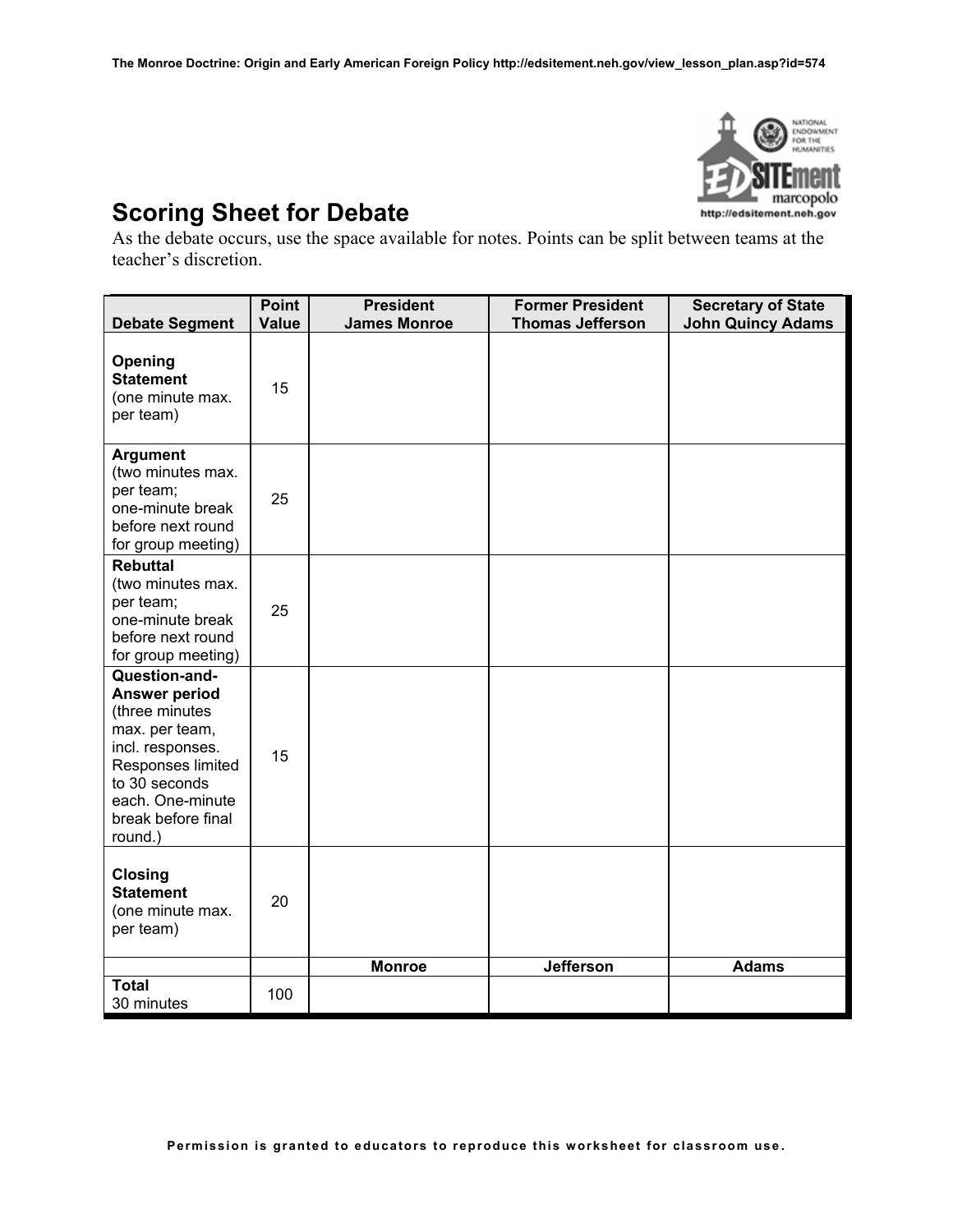

# **Documents for James Monroe**

All of the documents below, unless otherwise specified, are from the EDSITEment resource **[American Memory](http://memory.loc.gov/)** [http://memory.loc.gov/]. The excerpts are all in the language of the original. Annotations in parentheses define terms in italics or add information. Some spelling and punctuation has been standardized. Abbreviations with the potential to be confusing have been replaced with full names.

### **Background**

From the James Monroe Biography on **The American Presidency**, a link from the EDSITEment-reviewed website **Internet Public Library**:

Monroe's policies, stressing the concept of limited government and strict construction of the U.S. Constitution, were shaped in accordance with the principles of the Jeffersonian Republican party. As a result of his experiences as a diplomat, he acquired a determination to free the United States from subservience to European powers. Hence he rejected British proposals in 1823 for joint action to protect the newly won independence of the Latin American states in favor of a unilateral policy declaration later known as the Monroe Doctrine.

…Monroe's greatest achievements as president lay in foreign affairs. Ably supported by Adams, he made substantial territorial additions and gave American policy a distinctly national orientation. Monroe welcomed an opportunity to press Spain to cede Florida and define the boundaries of Louisiana. His chance came when Gen. Andrew Jackson invaded Florida in 1818. In pursuit of hostile Indians, Jackson seized the posts of St. Marks and Pensacola, acts that many persons regarded as violations of congressional war powers. In the cabinet, Adams, an expansionist, urged Jackson's complete vindication, while Crawford and Calhoun demanded that he be reprimanded for exceeding his instructions.

Monroe chose a middle course—the posts were restored to Spain, but the administration accepted Jackson's explanation that his action had been justified by conditions in Florida. The incident led Spain to cede Florida and define, favorably to American claims, the boundary of the Louisiana Purchase in the Adams-Onís Treaty negotiated in 1819.

…The revolutions in Spain's American colonies, which had begun in the Napoleonic era, had aroused great sympathy in the United States. Monroe, however, held back recognition, in spite of congressional pressure exerted by Henry Clay, until 1822, after Spain had ratified the Adams-Onís Treaty. The South American revolutions raised the possibility of intervention by the European powers linked in an alliance—commonly, but erroneously, known as the Holy Alliance—to suppress these revolutions as they had done in Europe. Britain, prospering from newly opened Latin American trade, opposed this move. In 1823, Foreign Minister George Canning proposed, through Richard Rush, the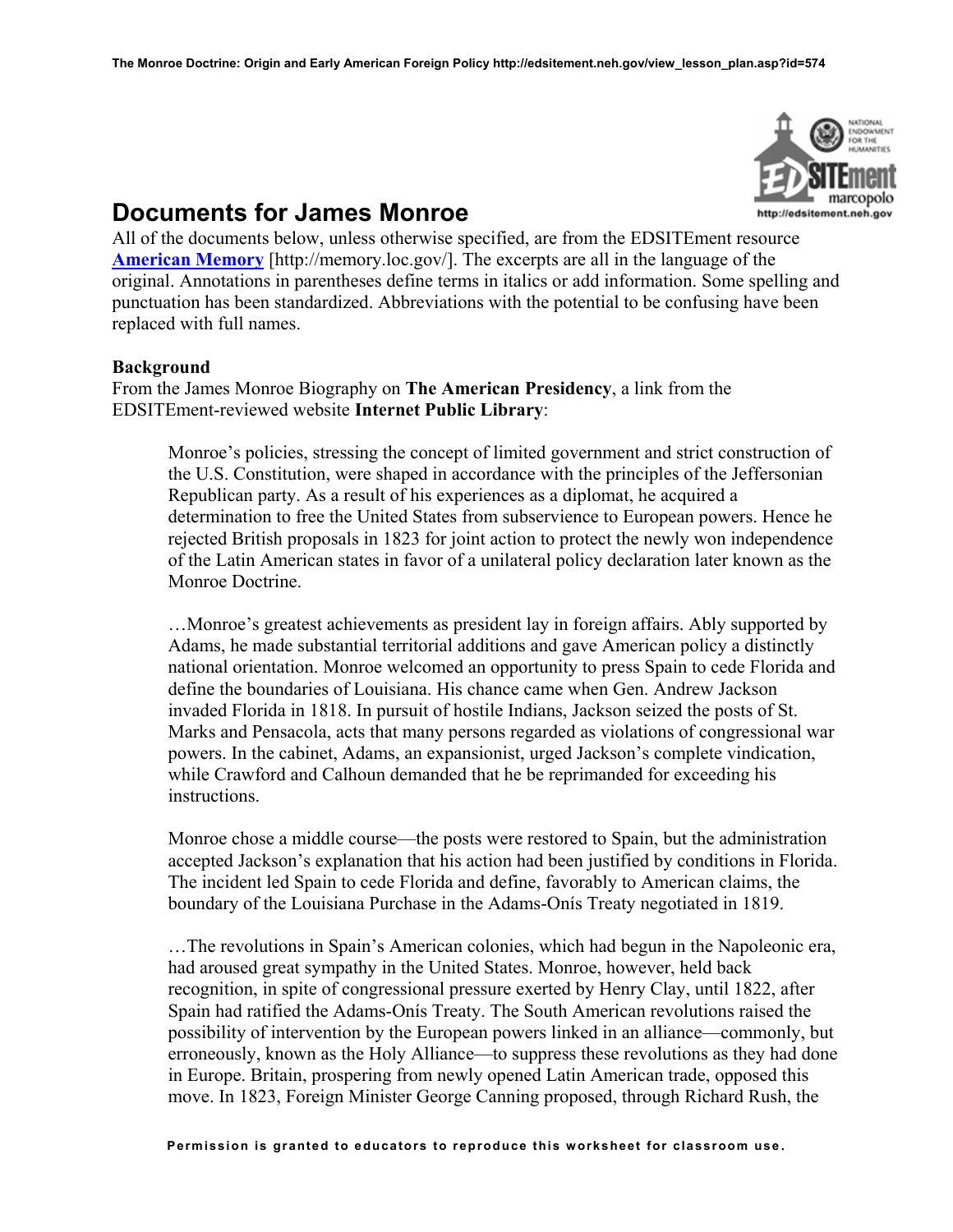American minister, that the two nations jointly express their hostility to intervention. Monroe consulted Jefferson and Madison, who favored acceptance. The cabinet was divided, with only Adams strongly opposed.

Anxious to assert American independence in foreign policy, Monroe rejected the British offer, opting for a policy statement in his annual message of December 1823. In this statement, subsequently known as the Monroe Doctrine, he declared that the United States would regard any interference in the internal affairs of American states as an unfriendly act. At Adams' suggestion, Monroe included a declaration aimed at Russia that the United States considered the American continents closed to further colonization. While greeted with enthusiasm by Americans, Monroe's statement received little notice in Europe or South America, and it had no effect on European policy. England's declared opposition blocked intervention by other nations.

### **Documents**

- 1817 November/December: To Chiefs and Warriors From President The President of the United States has been informed about the murders and thefts committed by the hostile Indians in *this part of the country* (Florida). He has authorized General Jackson to… cause justice to be done….
- 1818 March: Message to Congress: Permission from Monroe to Jackson to Enter Florida I now lay before Congress all the information in the possession of the executive, respecting the war with the Seminoles, and the measures which it has been thought proper to adopt, for the safety of our fellow citizens, on the frontier exposed to their ravages. The enclosed documents show, that the hostilities of this tribe were unprovoked, the offspring of a spirit long cherished, and often manifested towards the United States, and that, in the present instance, it was extending itself to other tribes, and daily assuming a more serious aspect. As soon as the nature and object of this combination were perceived, the major general commanding the southern division of the troops of the United States, was ordered to the theatre of action, charged with the management of the war, and vested with the powers necessary to give it effect. …It may be fairly presumed, that it will not be long before this tribe, and its associates, receive the punishment which they have provoked, and justly merited.

As almost the whole of this tribe inhabits the country within the limits of Florida, Spain was bound, by the treaty of 1795, to restrain them from committing hostilities against the United States. We have seen with regret, that her government has altogether failed to fulfill this obligation, nor are we aware that it made any effort to that effect. When we consider her utter inability to check, even in the slightest degree, the movements of this tribe, by her very small and incompetent force in Florida, we are not disposed to ascribe the failure to any other cause. The inability, however, of Spain, to maintain her authority over the territory, and Indians within her limits, and in consequence to fulfill the treaty, ought not to expose the United States to other and greater injuries. When the authority of Spain ceases to exist there, the United States have a right to pursue their enemy, on a principle of self defense. In this instance, the right is more complete and obvious, because we shall perform only, what Spain was bound to have performed herself. …Orders have been given to the general in command, not to enter Florida, unless it be in pursuit of the enemy, and in that case, to respect the

**Permission is granted to educators to reproduce this worksheet for classroom use**.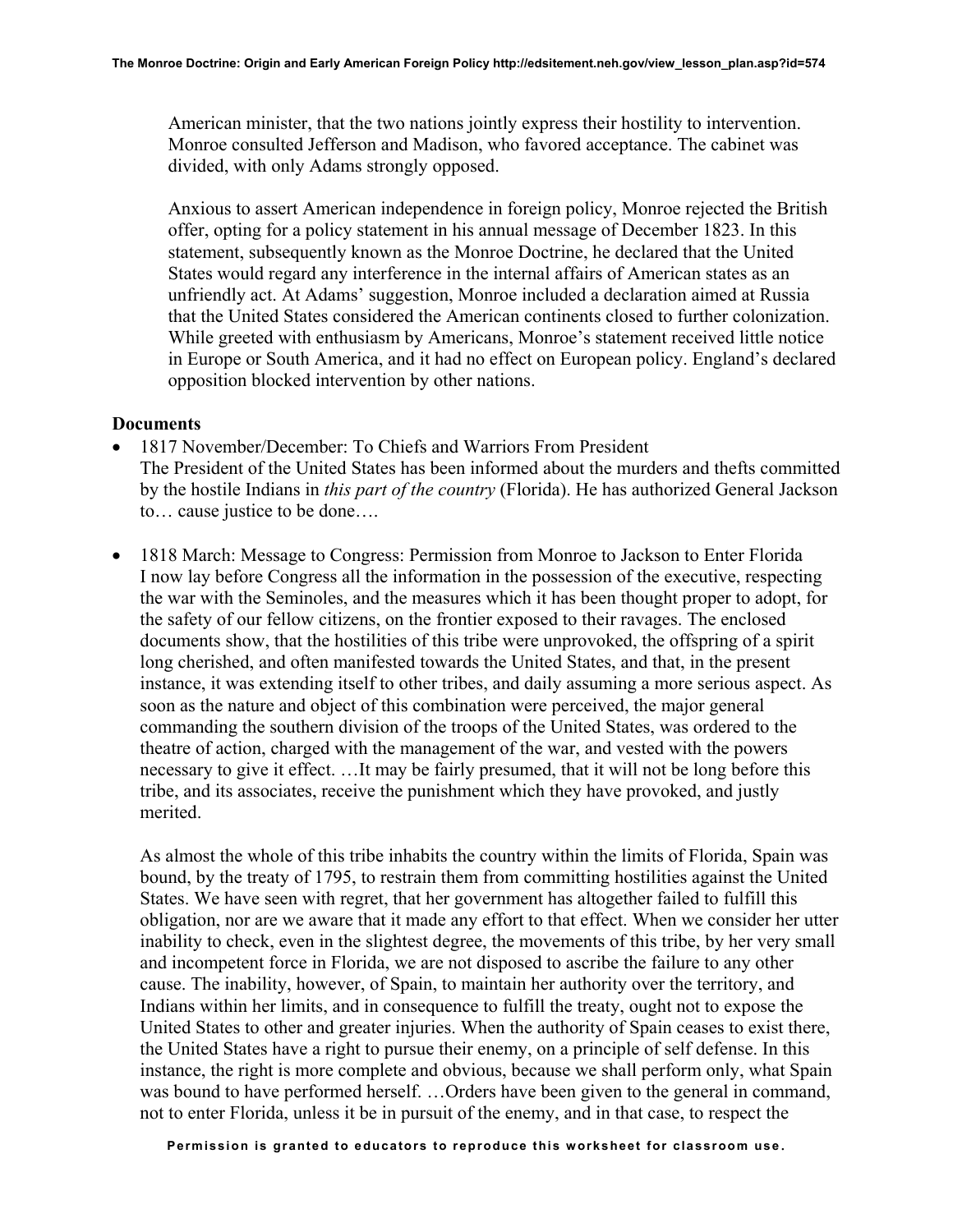Spanish authority, whenever it is maintained, and he will be instructed to withdraw his forces from the province, as soon as he shall have reduced that tribe, to order, and secure our fellow citizens, in that quarter, by satisfactory arrangements, against its unprovoked and savage hostilities in future.

- 1818 March: In response to a House resolution of the previous December, President Madison introduces Secretary Adams's report on the Independence of the Spanish Provinces. It's included here simply to indicate that recognition of the revolutionary governments in Spanish America was discussed as early as March 1818.
- 1818: Monroe Defends Acquisition of Florida in Acquiring Florida, 1818, by James Monroe on the Gilder Lehrman Institute of American History, a link from the EDSITEment resource History Matters.

*Annotation:* …Instead of apologizing for Jackson's conduct, President Monroe, in the following message, defended the Florida raid as a legitimate act of self-defense and informed Spain that it would either have to police Florida effectively or cede it to the United States. In 1819, Spain transferred Florida to the United States and the U.S. government agreed to honor \$5 million in damage claims by Americans against Spain.

*Text Excerpts:* Throughout the whole of those provinces [the Floridas], to which the Spanish title extends, the government of Spain has been scarcely felt…. Adventurers from every country, fugitives from justice, & absconding slaves, have found an asylum there. Several tribes of Indians, strong in the number of their warriors, remarkable for their ferocity, and whose settlements extend to our limits, inhabit those provinces. These different hordes of people, connected together, disregarding on the one side, the authority of Spain, and protected, on the other, by an imaginary line, which separates Florida from the United States, have violated our laws, prohibiting the introduction of slaves, have practiced various frauds on our revenue, and have committed every kind of outrage, on our peaceable citizens.…

This country had, in fact, become the theatre, of every species of lawless adventure.... Men who… connect themselves with Savage communities, and stimulate them to war, which is always attended on their part with acts of barbarity the most shocking, deserve to be viewed in a worse light than the Savages….

The right of self defense never ceases…. In authorizing Major General [Andrew] Jackson to enter Florida, in pursuit of the Seminoles, care was taken not to encroach on the rights of Spain...

Experience has clearly demonstrated that independent Savage communities, cannot long exist within the limits of a civilized population.... To civilize them, & even to prevent their extinction, its seems to be indispensable, that their independence as communities should cease; & that the control of the United States over them, should be complete & undisputed. The hunter state, will then be more easily abandoned, and recourse will be had to the acquisition  $\&$  culture of land,  $\&$  to other pursuits tending to dissolve the ties, which connect them together as a savage community and to give a new character to every individual.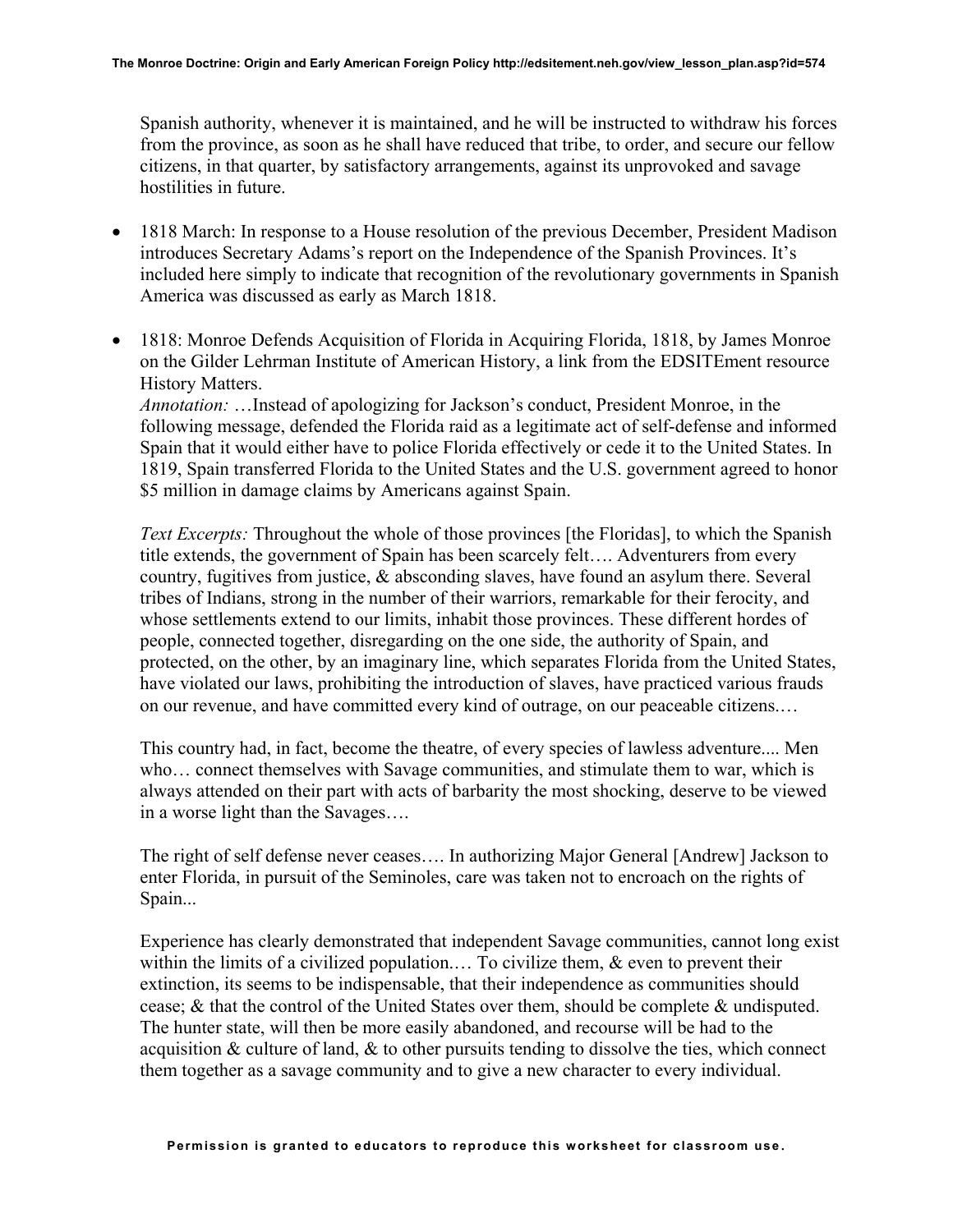• 1821, March 5: Monroe's Second Inaugural Address on the EDSITEment-reviewed website The Avalon Project.

The war between Spain and the colonies in South America… was considered at an early stage by my predecessor a civil war in which the parties were entitled to equal rights in our ports. This decision, the first made by any power… was in strict accord with the law of nations. Congress has invariably acted on this principle, having made no change in our relations with either party. Our attitude has therefore been that of neutrality between them, which has been maintained by the Government with the strictest impartiality. No aid has been afforded to either, nor has any privilege been enjoyed by the one which has not been equally open to the other party….

…their public vessels have been received in our ports on the same footing; they have enjoyed an equal right to purchase and export arms, munitions of war, and every other supply, the exportation of all articles whatever being permitted under laws which were passed long before the commencement of the contest; our citizens have traded equally with both, and their commerce with each has been alike protected by the Government.

Respecting the attitude which it may be proper for the United States to maintain hereafter between the parties, I have no hesitation in stating it as my opinion that the neutrality heretofore observed should still be adhered to. From the change in the Government of Spain and the negotiation now depending, invited by the Cortes and accepted by the colonies, it may be presumed, that their differences will be settled on the terms proposed by the colonies. Should the war be continued, the United States, regarding its occurrences, will always have it in their power to adopt such measures respecting it as their honor and interest may require.

- 1822 March/April: Political Condition of the Spanish Provinces of South America The revolutionary movement in the Spanish provinces in this hemisphere attracted the attention and excited the sympathy of our fellow citizens…
- 1823, June 2: James Monroe to Thomas Jefferson Our ministers, …were just about to sail for Spain, & So. America.… The moment is peculiarly critical, *as respects* (in regard to) the present state of the world, & our relations with the acting parties in it, in Europe  $\&$  in this hemisphere,  $\&$  it would have been very gratifying to me, to have had an opportunity of free communication with you, on all the interesting subjects connected with it. The French armies have entered Spain….
- 1823, October 17: Monroe to Thomas Jefferson I transmit to you two dispatches which were received from *Mr. Rush* (the American minister to Great Britain), while I was lately in Washington, which involve interests of the highest importance. They contain two letters from *Mr. Canning* (British minister to the U. S.) suggesting designs of the holy alliance against the independence of South America,  $\&$ proposing ... cooperation, between Great Britain  $\&$  the United States, in support of it, against the members of that alliance. The project aims …first… at a mere expression of opinion... Many important considerations are involved in this proposition. 1st. shall we entangle ourselves at all in European politics, & wars, on the side of any power against others…? 2d. If *a* (any) case can exist in which *a sound maxim* (our successful policy of neutrality) may &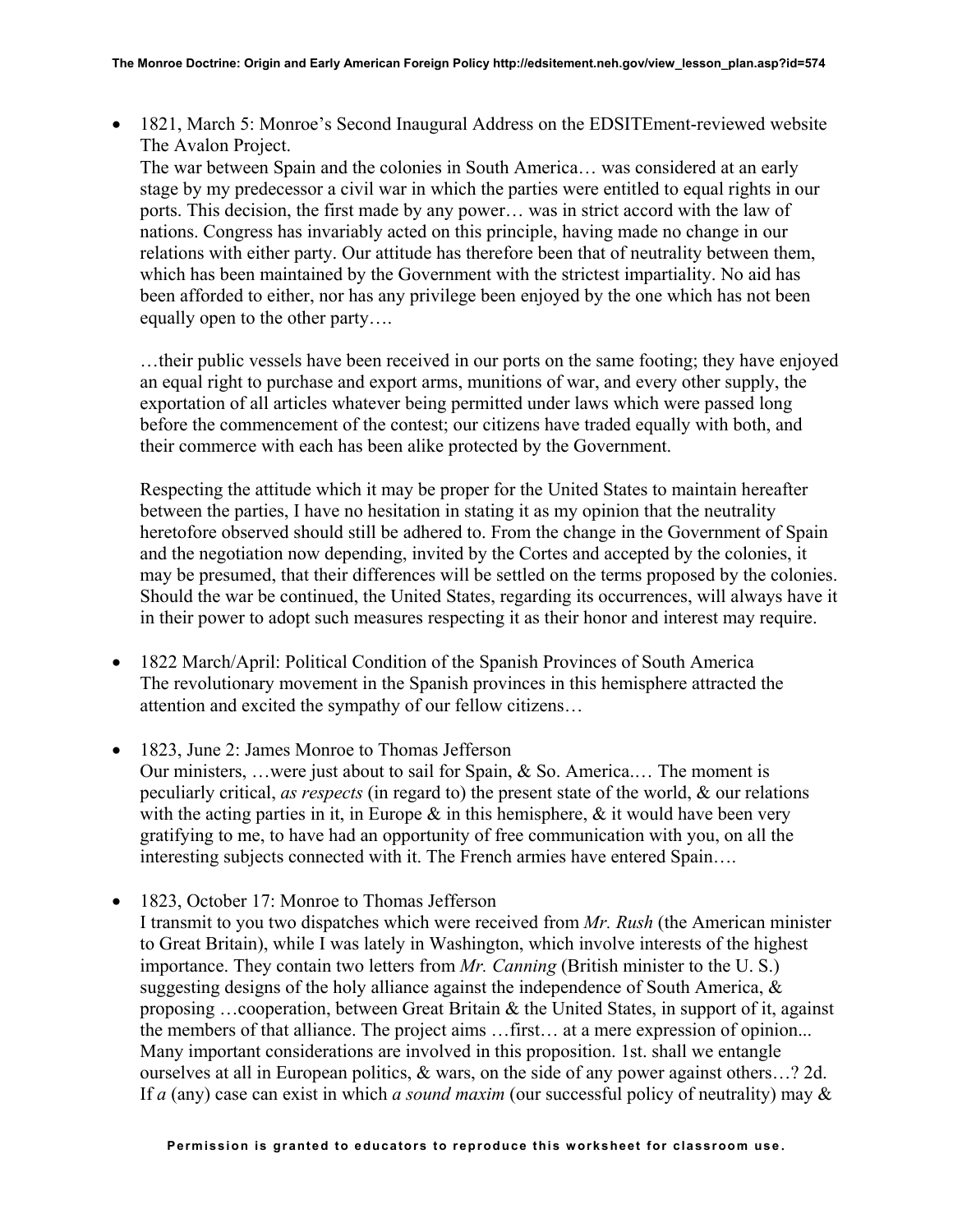ought to be departed from, is not the present instance, precisely that case? 3d. Has not the *epoch* (time) arrived when Great Britain must take her stand, either on the side of the monarchs of Europe, or of the U. S. & in …favor of Despotism or of liberty, & may it not be presumed that, aware of that necessity, her government has seized on the present occurrence… to announce …the *commencement of that career* (beginning of that policy).

My own impression is that we ought to …make it known, that we would view *an* (any) interference on the part of the European powers, and especially an attack on the Colonies, by them, as an attack on ourselves….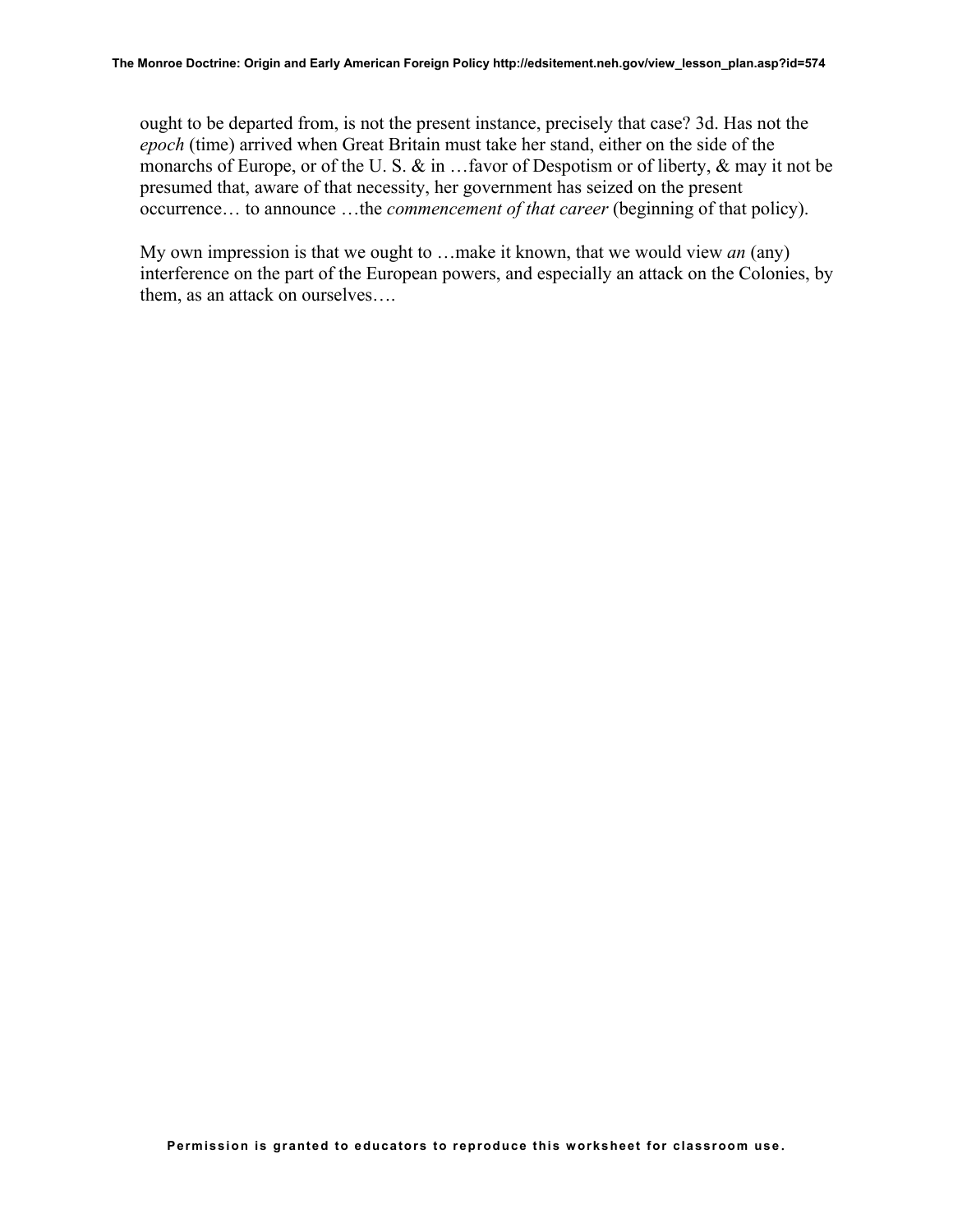

# **Documents for John Quincy Adams**

All of the documents below, unless otherwise specified, are from the EDSITEment resource **[American Memory](http://memory.loc.gov/)** [http://memory.loc.gov/]. The excerpts are all in the language of the original. Annotations in parentheses define terms in italics or add information. Some spelling and punctuation has been standardized. Abbreviations with the potential to be confusing have been replaced with full names.

### **Background**

Account of Adams's and Monroe's Conduct of Foreign Affairs on **The American Presidency**, a link from the EDSITEment-reviewed website **Internet Public Library**:

### **The First Seminole War and Spanish Florida, 1817-1818**

With the end of the War of 1812, tensions mounted and Monroe sent General Andrew Jackson, the hero of the Battle of New Orleans, and his Tennessee militia to the Florida border in 1817 to stop the raids and to catch runaway slaves. Exceeding his orders, Jackson invaded Florida in 1818, using the ambush of his troops-in which forty soldiers were killed-as the excuse. Jackson burned Seminole villages, hanged tribal leaders, captured Pensacola and deposed the Spanish governor. He even executed two British citizens whom he accused of having incited the Seminoles to commit atrocities against American settlers.

Because Jackson had acted without specific authority, Secretary of War John C. Calhoun urged Monroe to reprimand Jackson. Secretary of State John Quincy Adams came to Jackson's defense, however, and used the occasion to pressure Spain to sell all of Florida to the U.S. Preoccupied with revolts throughout its Latin American empire, Spain understood that the U.S. could seize all of Florida at will. In a brilliant series of diplomatic moves, Adams convinced Spain to sell Florida to the United States and to drop all its claims to the Louisiana Territory and Oregon. In return the U.S. agreed to relinquish its claims on Texas and assume responsibility for \$5 million owed to American citizens by the Spanish government. The resulting treaty, known as the Adams-Onís Treaty of 1819 (named after John Quincy Adams and the Spanish Minister Luis de Onís), was hailed as a great success, although some detractors thought that Adams should have obtained Texas in the bargain.

On another diplomatic front, Adams negotiated two important accords with Great Britain that resolved border disputes held over from the War of 1812. The Rush-Bagot Treaty of 1817 (named after Acting Secretary of State Richard Rush and British Minister Charles Bagot) demilitarized the Great Lakes, limiting each country to one 100-ton vessel armed with a single 18-pound cannon on Lake Chaplain and Lake Ontario. Two similar sized ships were permitted each nation on the other lakes. The Convention of 1818 fixed the present U. S.-Canadian border from Minnesota to the Rocky Mountains at the 49th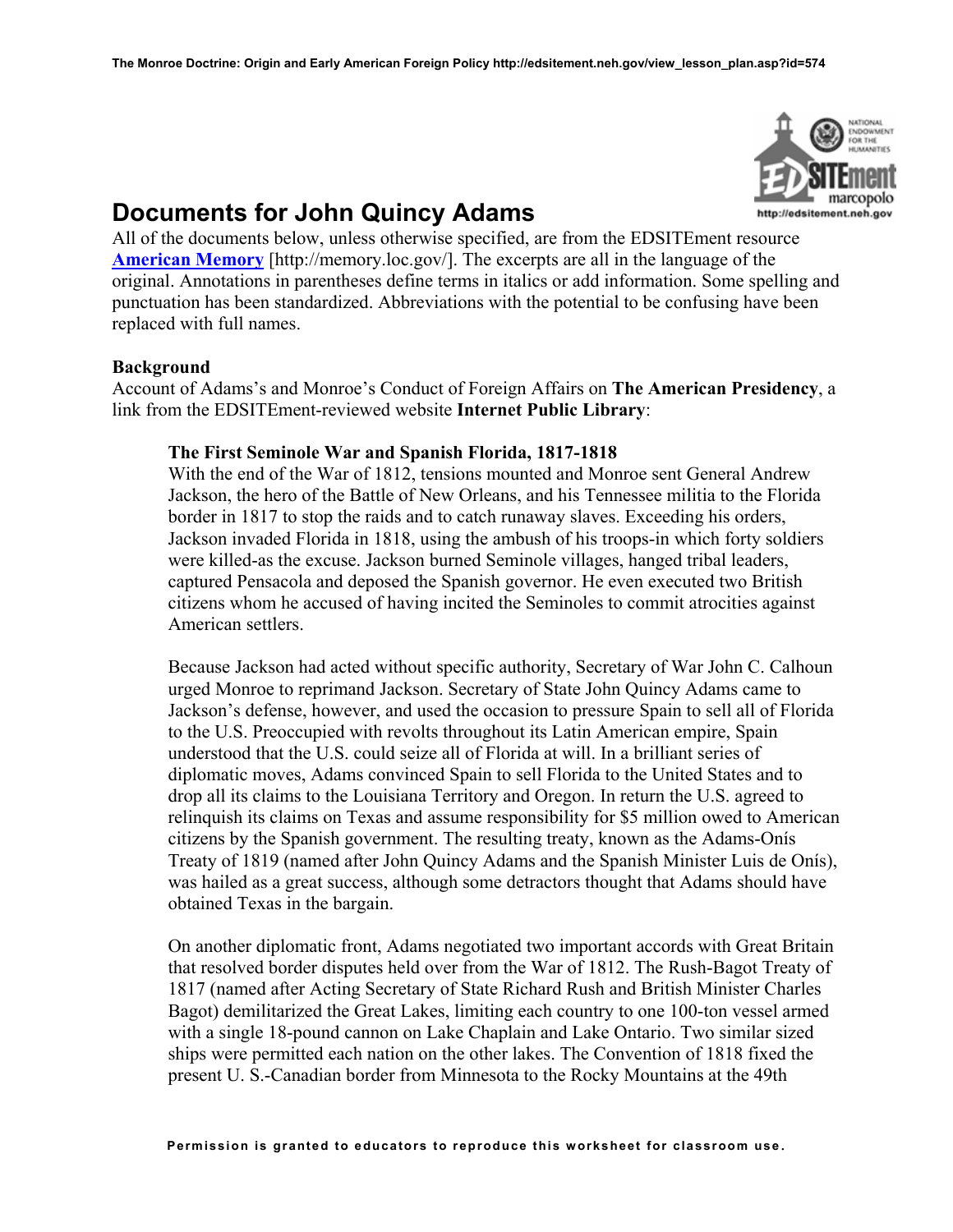parallel. The accords also resolved conflicting U.S. and British claims to Oregon with the agreement that both nations would jointly occupy the region for the next ten years.

### **The Monroe Doctrine**

With Spain out of Florida, and the western borders more-or-less quiet, Secretary of State Adams turned his attention to troubles in South and Central America. In 1821, Mexico won its independence from Spain; by 1822, Argentina, Chile, and Columbia had followed suit. Monroe quickly recognized their independence and encouraged the popular perception of Simon Bolivar (of Colombia) as the George Washington of Latin America. France, Austria, Russia, and Prussia began talking of a plan to help Spain recover her lost colonies. To counter the planned move, Britain proposed that the U.S. and England issue a joint declaration against European intervention in the Western Hemisphere. Adams insisted, however, on a separate American policy. On December 2, 1823, President Monroe presented a statement to Congress calling for an end of colonization in the Western Hemisphere by European nations. The proclamation, which was also aimed at Russian's Pacific coast settlements north of Oregon (in present-day Alaska), pledged that the U.S. in turn would not interfere in the affairs of European nations in their remaining New World colonies.

### **Documents**

• 1817: Exchange of Notes 1817: Proclamation (Relative to Naval Forces on the American Lakes), also known as the Rush-Bagot Treaty.

The naval force to be maintained upon the American lakes, by his majesty and the government of the United States, shall henceforth be confined to the following vessels on each side, that is –

- On Lake Ontario, to one vessel not exceeding one hundred tons burden, and armed with one eighteen pound cannon.
- On the upper lakes, to two vessels, not exceeding like burden each, and armed with like force.
- On the waters of Lake Champlain, to one vessel not exceeding like burden, and armed with like force
- All other armed vessels on these lakes shall be forthwith dismantled, and no other vessels of war shall be there built or armed.
- 1818 March: In response to a House resolution of the previous December, President Monroe introduces Secretary Adams's report on the Independence of the Spanish Provinces. Included here not for its content but to show that the question of recognizing the revolutionary governments of Spanish America was under consideration for a long time. Interested students can view a series of documents following President Monroe's introduction by Adams and important figures such as Bernardo O'Higgins.
- 1818, October 20: Convention of 1818 between the U.S. and Great Britain, on the EDSITEment-reviewed website The Avalon Project, set the 49th parallel as the U.S.- Canadian border from Minnesota to the Rocky Mountains.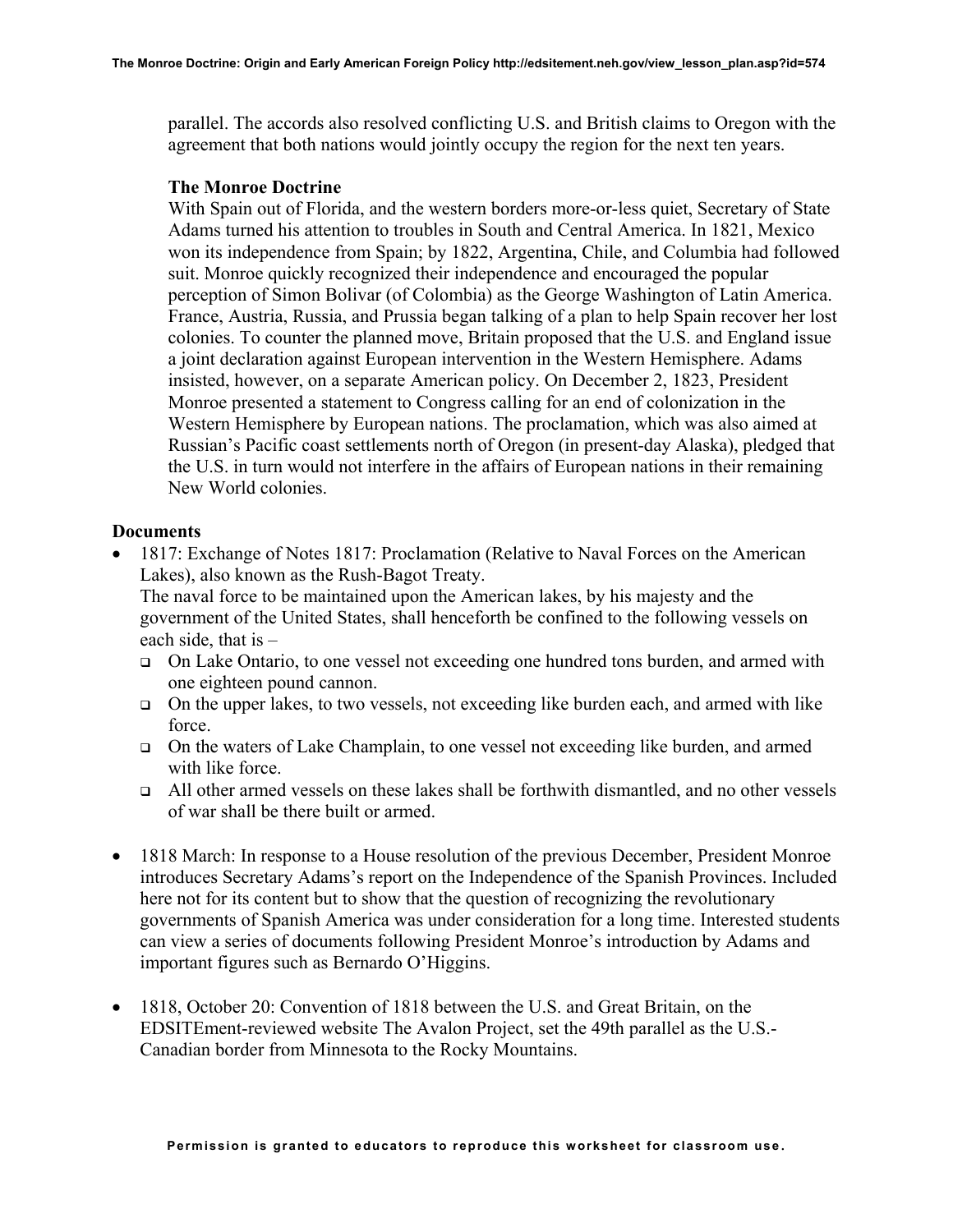• 1818, November 28: Letter from Secretary of State Adams to Spanish Minister to the United States Don Luis de Onís demonstrates Adams's negotiating style in the months before the Adams-Onis Treaty (the Adams-Onís Treaty was signed on February 22, 1819). The right of the United States to the river Mississippi… is established beyond the power of further controversy....

You have been informed of the evidence *inculpating* (incriminating) the governors of those places, *as* (of) having utterly neglected to carry into effect the stipulation in the treaty of 1795, by which Spain was bound to restrain, *by force*, the Indians within her territories from committing hostilities against the United States… You have been informed that these were the real and only causes of the occupation of those places by the commander of the American forces….

…it would be worse than superfluous to stipulate for restoring them to Spain in the very treaty by which they are to be ceded… to the United States.

• 1819, February 22: Transcontinental Treaty with Spain signed (ratified February 22, 1821) Treaty of Amity, Settlement, and Limits Between the United States of America and His Catholic Majesty. 1819 (1)

# ARTICLE I

There shall be a firm and inviolable peace and sincere friendship between the United States and their citizens and His Catholic Majesty….

## ARTICLE II

His Catholic Majesty cedes to the United States, in full property and sovereignty, all the territories which belong to him, situated to the eastward of the Mississippi, known by the name of East and West Florida….

# ARTICLE III

The boundary-line between the two countries, west of the Mississippi, shall begin (the article goes on to specify the boundaries)

…The United States hereby cede to His Catholic Majesty, and renounce forever, all their rights, claims, and pretensions, to the territories lying west and south of the above-described line; and, in like manner, His Catholic Majesty cedes to the said United States all his rights, claims, and pretensions to any territories east and north of the said line….

# ARTICLE IV

To fix this line with more precision, and to place the landmarks which shall designate exactly the limits of both nations, each of the contracting parties shall appoint a Commissioner and a surveyor, who shall meet before the termination of one year from the date of the ratification of this treaty at Nachitoches, on the Red River, and proceed to run and mark the said line…. ARTICLE V

The inhabitants of the ceded territories shall be secured in the free exercise of their religion, without any restriction; and all those who may desire to remove to the Spanish dominions shall be permitted to sell or export their effects, at any time whatever, without being subject, in either case, to duties.

# ARTICLE VI

The inhabitants of the territories which His Catholic Majesty cedes to the United States, by this treaty, shall be incorporated in the Union of the United States as soon as may be consistent with the principles of the Federal Constitution, and admitted to the enjoyment of

**Permission is granted to educators to reproduce this worksheet for classroom use**.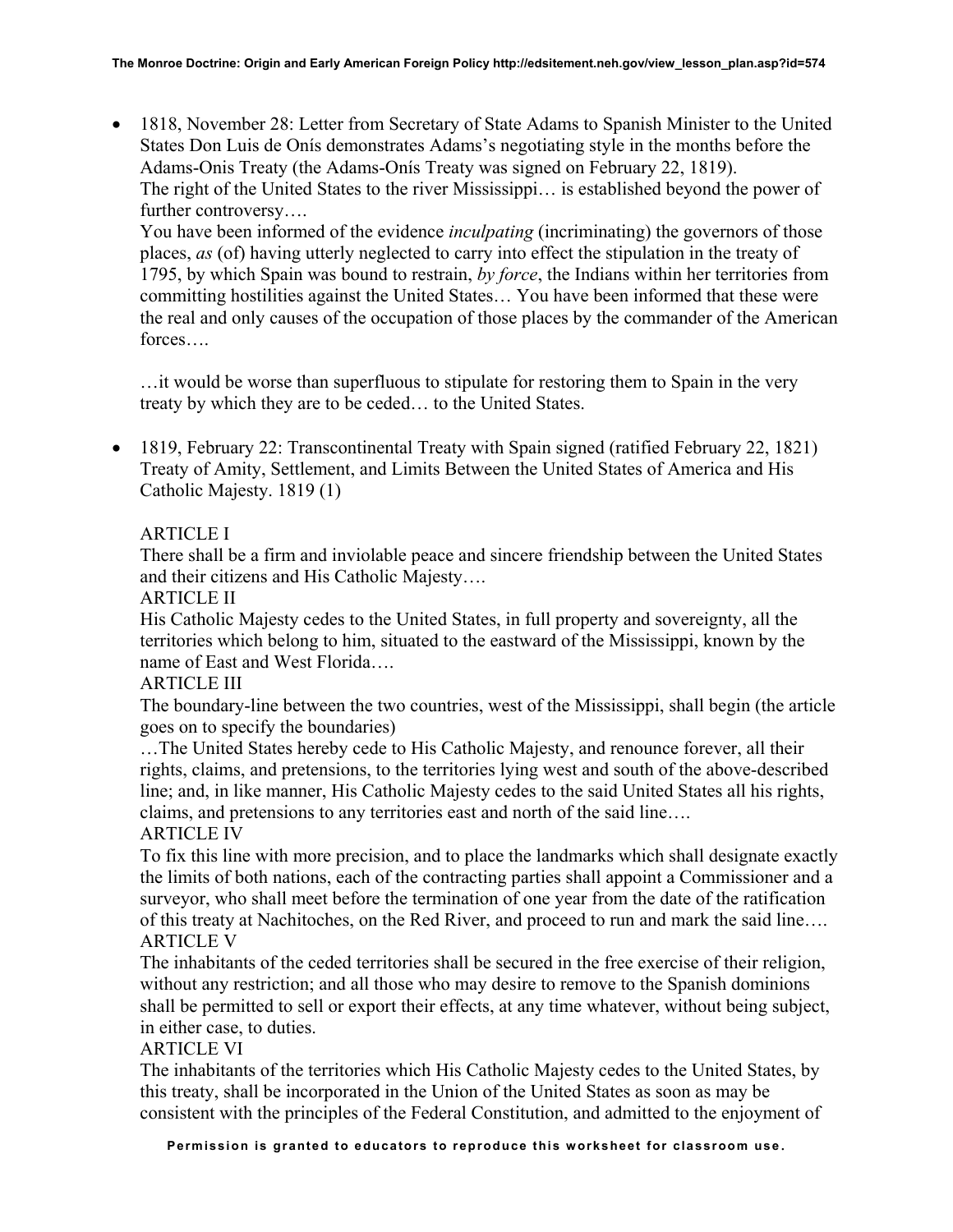all the privileges, rights, and immunities of the citizens of the United States. ARTICLE VII

The officers and troops of His Catholic Majesty, in the territories hereby ceded by him to the United States, shall be withdrawn, and possession of the places occupied by them shall be given within six months after the exchange of the ratifications of this treaty, or sooner if possible….

## ARTICLE IX

The two high contracting parties… renounce all claims for damages or injuries which they, themselves, as well as their respective citizens and subjects, may have suffered until the time of signing this treaty.

## ARTICLE XI

The United States, exonerating Spain from all demands in future, on account of the claims of their citizens to which the renunciations herein contained extend, and considering them entirely cancelled, undertake to make satisfaction for the same, to an amount not exceeding five millions of dollars.

## ARTICLE XV

The United States, to give to His Catholic Majesty a proof of their desire to cement the relations of amity subsisting between the two nations, and to favor the commerce of the subjects of His Catholic Majesty, agree that Spanish vessels, coming laden only with productions of Spanish growth or manufactures, directly from the ports of Spain, or of her colonies, shall be admitted, for the term of twelve years, to the ports of Pensacola and St. Augustine, in the Floridas, without paying other or higher duties on their cargoes, or of tonnage, than will be paid by the vessels of the United States. During the said term no other nation shall enjoy the same privileges within the ceded territories. The twelve years shall commence three months after the exchange of the ratifications of this treaty.

Done at Washington this twenty-second day of February, one thousand eight hundred and nineteen.

JOHN QUINCY ADAMS. LUIS DE ONÍS.

The following note is also found on the EDSITEment resource The Avalon Project: (1) This treaty was concluded February 22, 1819. The ratifications were exchanged February 22, 1821, and proclaimed February 22, 1821. By the treaty of Saint Ildefonso, made October 1, 1800, Spain had ceded Louisiana to France and France, by the treaty of Paris, signed April 30, 1803, had ceded it to the United States. Under this treaty the United States claimed the countries between the Iberville and the Perdido. Spain contended that her cession to France comprehended only that territory which, at the time of the cession, was denominated Louisiana, consisting of the island of New Orleans, and the country which had been originally ceded to her by France west of the Mississippi. Congress passed a joint resolution, approved January 15, 1811, declaring that the United States, under the peculiar circumstances of the existing crisis, could not, without serious inquietude, see any part of this disputed territory pass into the hands of any foreign power; and that a due regard to their own safety compelled them to provide, under certain contingencies, for the temporary occupation of the disputed territory; they, at the same time, declaring that the territory should, in their hands, remain subject to future negotiation. An act of Congress, approved on the same day,

**Permission is granted to educators to reproduce this worksheet for classroom use**.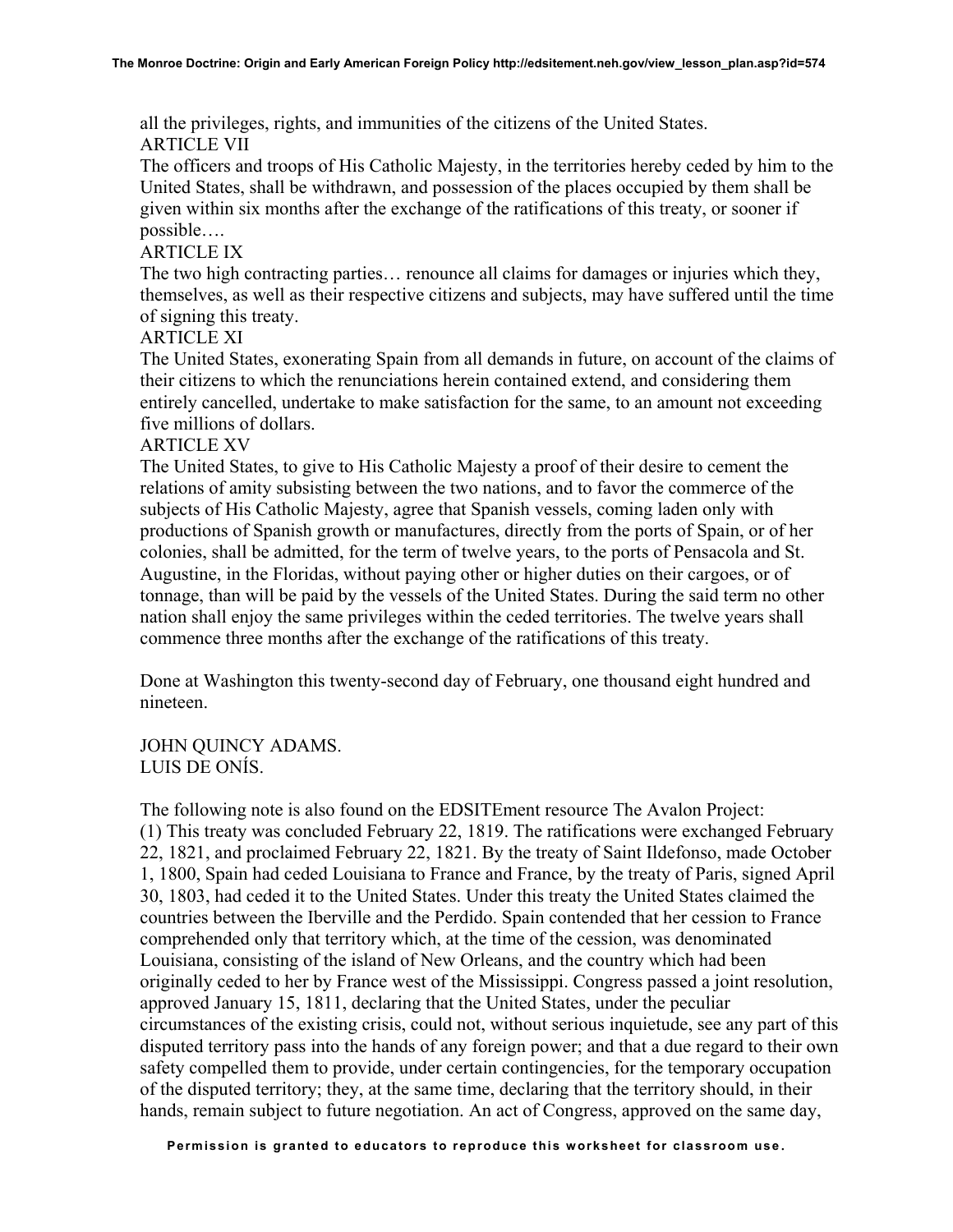authorized the President to take possession of and occupy all or any part of the territory lying east of the river Perdido and south of the State of Georgia and the Mississippi Territory, in case an arrangement had been, or should be, made with the local authority of the said territory, for delivering up the possession of the same, or any part thereof, to the United States, or in the event of an attempt to occupy the said territory, or any part thereof, by any foreign government.

- 1820, May 20: Extract of a Letter from Minister to Spain John Forsythe to JQ Adams on the Cessation of Florida. Mr. Onís has published a memoir…. He accuses us of ambition and *avarice* (greed), and yet endeavors to show that the treaty of cession of Florida ought to be considered as a treaty of exchange of Florida for Texas….
- 1821, July 4: Warning Against the Search for Monsters to Destroy on Documents Relating to American Foreign Policy, a link from the EDSITEment resource World War I Document Archive.

America… has uniformly spoken… the language of equal liberty, of equal justice, and of equal rights. She has, in the lapse of nearly half a century, without a single exception, respected the independence of other nations while asserting and maintaining her own. She has abstained from interference in the concerns of others, even when conflict has been for principles to which she clings, as to the last vital drop that visits the heart….Wherever the standard of freedom and Independence has been or shall be unfurled, there will her heart, her benedictions and her prayers be. But she goes not abroad, in search of monsters to destroy. She is the well-wisher to the freedom and independence of all. She is the champion and vindicator only of her own. She will commend the general cause by the countenance of her voice, and the benignant sympathy of her example. She well knows that by once enlisting under other banners than her own, were they even the banners of foreign independence, she would involve herself beyond the power of extrication, in all the wars of interest and intrigue, of individual avarice, envy, and ambition, which assume the colors and usurp the standard of freedom. The fundamental maxims of her policy would insensibly change from *liberty* to *force*.... She might become the dictatress of the world. She would be no longer the ruler of her own spirit....

1822, February 25: JQ Adams to the Russian Minister to the United States The President of the United States… has seen with surprise… the assertion of a territorial claim on the part of Russia, extending to the  $51<sup>st</sup>$  degree of north latitude on this continent... The relations of the United States with *His Imperial Majesty* (the Russian Czar) have always been of the most friendly character; and it is the earnest desire of this government to preserve them in that state. It was expected, before any act which should define the boundary between the territories of the United States and Russia on this continent, that the same would have been arranged by treaty. To exclude the *vessels* (ships) of our citizens… has excited still greater surprise.

• This ordinance affects so deeply the rights of the United States and of their citizens, that I am instructed to inquire whether you are authorized to give explanations of the *grounds of right* (legal grounds for your actions), upon principles of… the laws and usages of nations….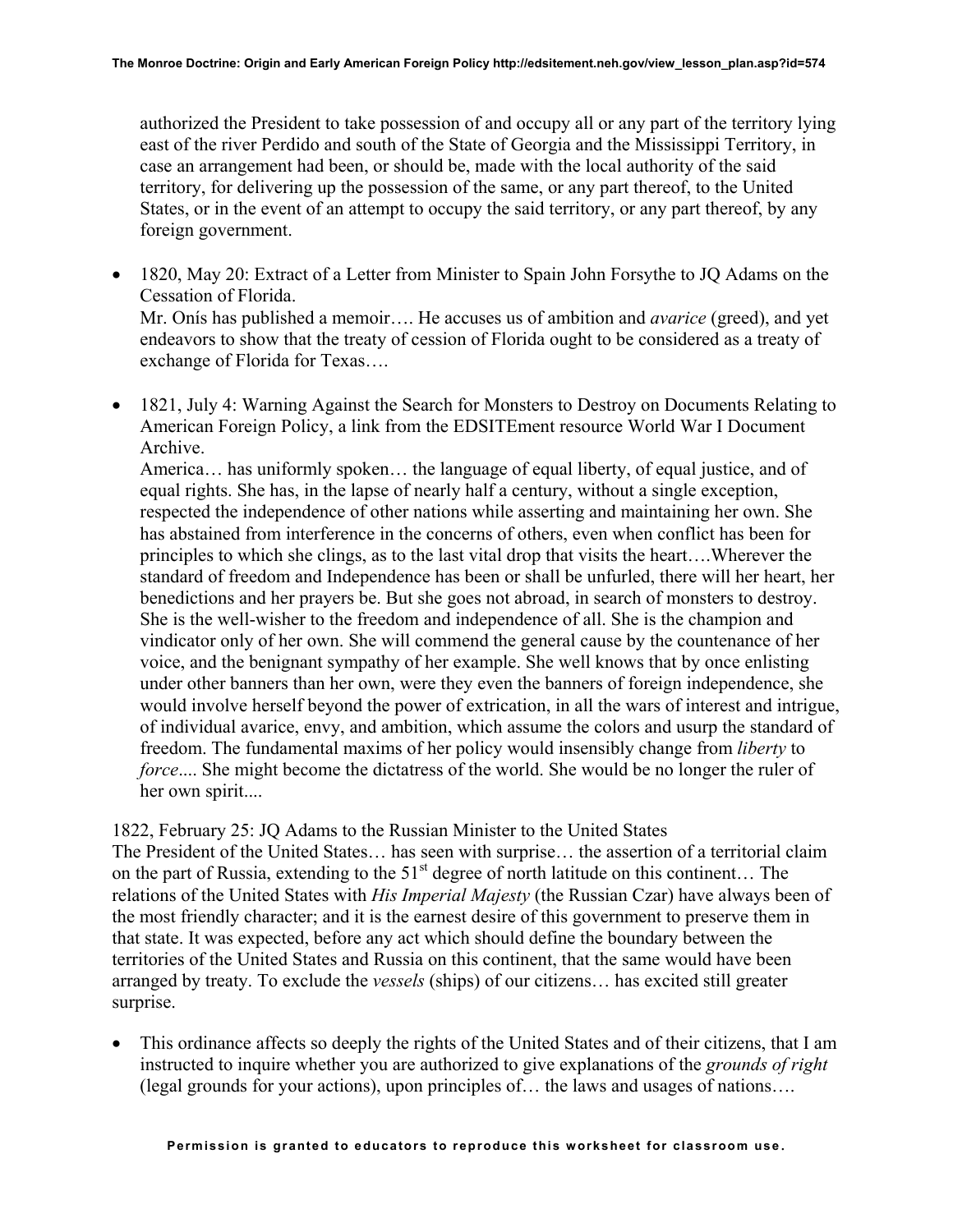• 1823, July 22: Instructions from Adams to Middleton in Negotiating with Russia The right of the United States from the  $42<sup>nd</sup>$  to the 49<sup>th</sup> parallel… we consider as unquestionable, *being founded* (based), first, on the acquisition by the treaty of February 22, 1819, of all the rights of Spain; second by the discovery of the Columbia River, first from sea… and then by land by Lewis and Clark; and third, by the settlement at its mouth in 1811. This territory is to the United States of an importance which no possession in North America can be of to any European nation, not only as it is but the continuity of their possession from the Atlantic to the Pacific Ocean….

…we are willing to agree to the boundary line within which the Emperor Paul had granted exclusive privileges to the Russian American Company, that is to say, latitude 55.

- 1823, August 18: JQ Adams on Greek Revolution With regard to... recognition... the United States have recognized the fact of foreign sovereignty only when it was undisputed, or disputed without any rational prospect of success. In this manner the successive changes of government in many of the European States, and the revolutionary governments of South America, have been acknowledged. The condition of the Greeks is not yet such as will admit of the recognition upon these principles….
- 1823, November 7: John Quincy Adams's Account of the Cabinet Meeting of November 7, 1823 on Documents Relating to American Foreign Policy, a link from World War I Document Archive.

*Washington, November 7th.* – Cabinet meeting at the President's from half past one til four. Mr. Calhoun, Secretary of War, and Mr. Southard, Secretary of the Navy, present. The subject for consideration was, the confidential proposals of the British Secretary of State, George Canning, to R. Rush (minister to Great Britain), and the correspondence between them relating to the *projects* (designs) of the Holy Alliance upon South America. There was much conversation, without coming to any definite point. The object of Canning appears to have been to obtain some public pledge from the Government of the United States, ostensibly against the forcible interference of the Holy Alliance between Spain and South America; but really or especially against the acquisition to the United States themselves of any part of the Spanish American possessions.

Mr. Calhoun inclined to giving a discretionary power to Mr. Rush to join in a declaration against the interference of the Holy Allies, if necessary, even if it should pledge us not to take Cuba or the province of Texas; because the power of Great Britain being greater than ours to *seize* …them, we should get the advantage of obtaining from her the same declaration we should make ourselves.

I thought the cases not parallel. We have no intention of seizing either Texas or Cuba. But the inhabitants of either or both may exercise their primitive fights, and solicit a union with us. They will certainly do no such thing to Great Britain. By joining with her, therefore, in her proposed declaration, we give her a substantial and perhaps inconvenient pledge against ourselves, and really obtain nothing in return. Without entering now into the enquiry of the expediency of our annexing Texas or Cuba to our Union, we should at least keep ourselves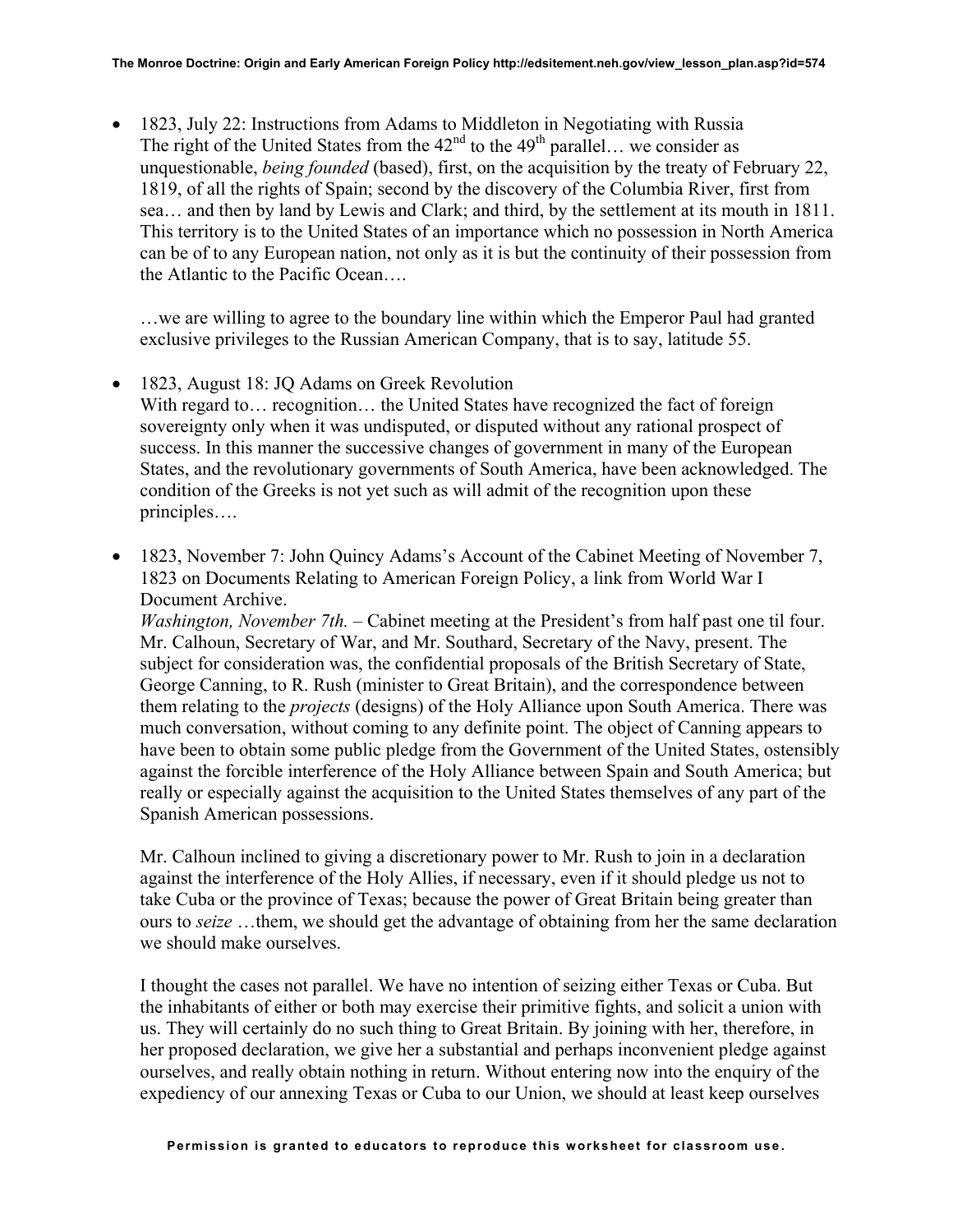free to act as emergencies may arise, and not tie ourselves down to any principle which might immediately afterwards be brought to bear against ourselves.

Mr. Southard inclined much to the same opinion.

The President was averse to any course which should have the appearance of taking a position subordinate to that of Great Britain….

I remarked that the communications recently received from the Russian Minister (that seemed to imply Russian interest in expanding their sphere of influence in the Northwest)… afforded, as I thought, a very suitable and convenient opportunity for us to take our stand against the Holy Alliance, and at the same time to decline the overture of Great Britain. It would be more candid, as well as more dignified, to avow our principles explicitly to Russia and France, than to *come in… in the wake of the British man-of-war* (ride in on Britain's coattails).

This idea was *acquiesced in* (agreed to) on all sides….

- 1823, December 18: New York Citizens Petition of Sympathy for Greece, demonstrates public sympathy toward revolutionary movements. The citizens… have, in common with their fellow-citizens throughout the United States, witnessed… the heroic efforts of the Greeks to rescue themselves from Turkish bondage.
- 1824: Convention with Russia, the conclusion of Adams's efforts in negotiating with Russia. Article 1. It is agreed that in any part of… the Pacific Ocean… the respective citizens… shall neither be disturbed nor restrained either in navigation, or in fishing….

Article 3. It is moreover agreed that hereafter there shall not be formed by the citizens of the United States… any establishment upon the Northwest Coast of America… *to the north* of fifty-four degrees and forty minutes of north latitude; and that in the same manner there shall be none formed by Russian subjects or under the authority of Russia *south* of the same parallel.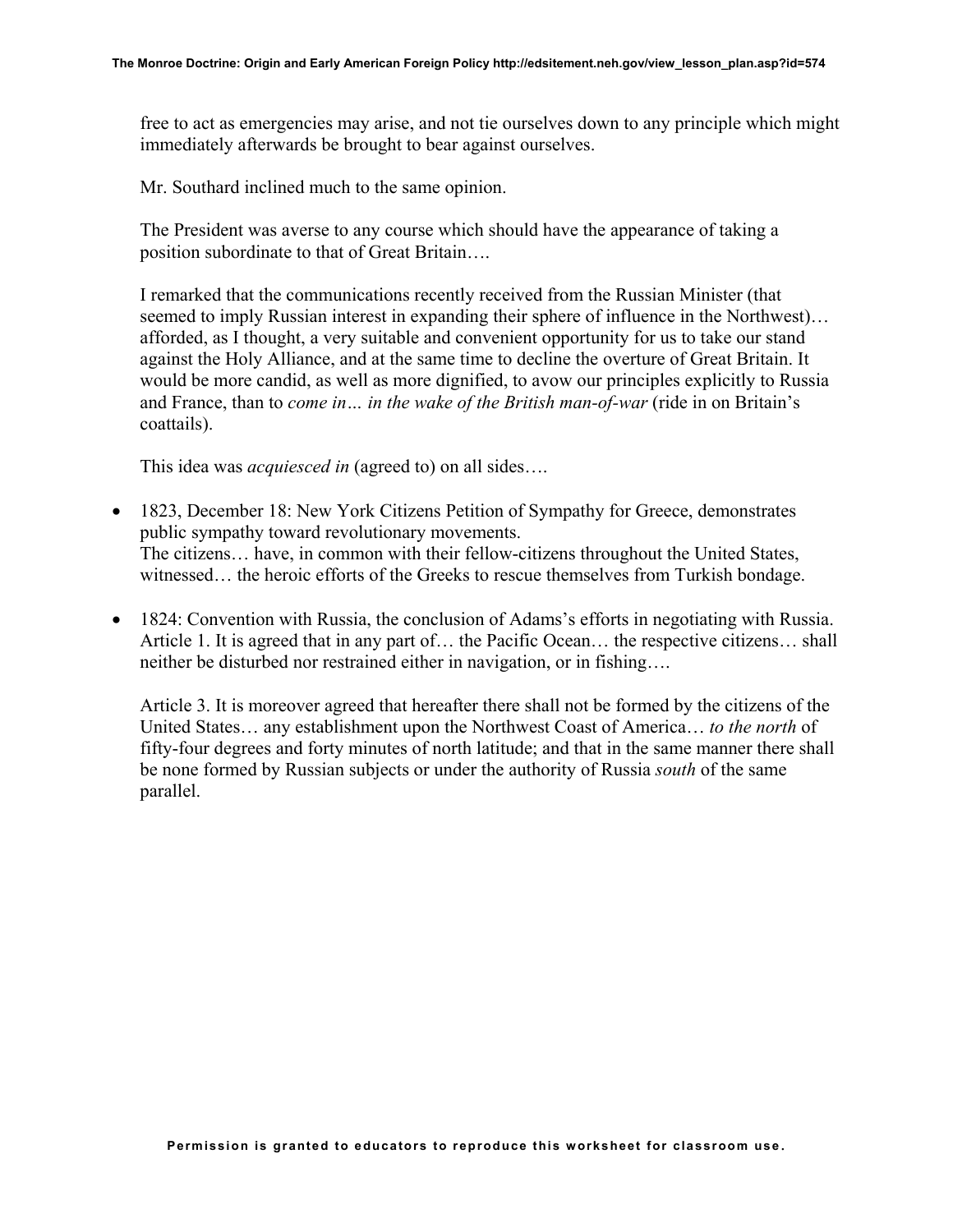

# **Documents for Thomas Jefferson**

All of the documents below, unless otherwise specified, are from the EDSITEment resource **[American Memory](http://memory.loc.gov/)** [http://memory.loc.gov/]. The excerpts are all in the language of the original. Annotations in parentheses define terms in italics or add information. Some spelling and punctuation has been standardized. Abbreviations with the potential to be confusing have been replaced with full names.

### **Background**

From Thomas Jefferson: Foreign Affairs on **The American Presidency**, a link from the EDSITEment-reviewed website **Internet Public Library**:

Although Thomas Jefferson came to power determined to limit the reach of the federal government, foreign affairs dominated his presidency and pushed him toward Federalist policies that greatly contrasted with his political philosophy. The first foreign episode involved Jefferson's war with the Barbary pirates… The war ended with agreements that involved one last payment of tribute, at least to Tripoli. Jefferson's action on this matter caused him to rethink the need for a well-equipped navy and halted his move to reduce the force to a mere token size.

…When Jefferson learned that Spain had secretly ceded Louisiana to France in 1800, he instructed his ministers to negotiate the purchase of the port of New Orleans and possibly West Florida. Jefferson strategically made this move in order to insure that American farmers in the Ohio River Valley had access to the Gulf of Mexico via the Mississippi River – the river was a key to the farmers' economic well-being, as they needed a vent for their surplus grain and meat. Even before the French took over Louisiana, the Spaniards had closed the Mississippi River in 1802. While Jefferson was known to be partial to the French, having the Emperor Napoleon's driving interests for world domination next door was not an attractive prospect; thus, Jefferson acted swiftly.

…Although Jefferson understood that the U.S. Constitution said nothing about the purchase of foreign territory, he set aside his strict constructionist ideals to make the deal….

…Several weeks after buying Louisiana, Napoleon declared war on Great Britain. At first, the European fighting benefited the United States since Americans functioned as the merchants carrying supplies to the warring powers. Consequently, between 1803 and 1807, total U.S. exports jumped from \$66.5 million to \$102.2 million…. Then, the bottom fell out of the trade industry as England and France each independently outlawed virtually all American commerce with their opponent.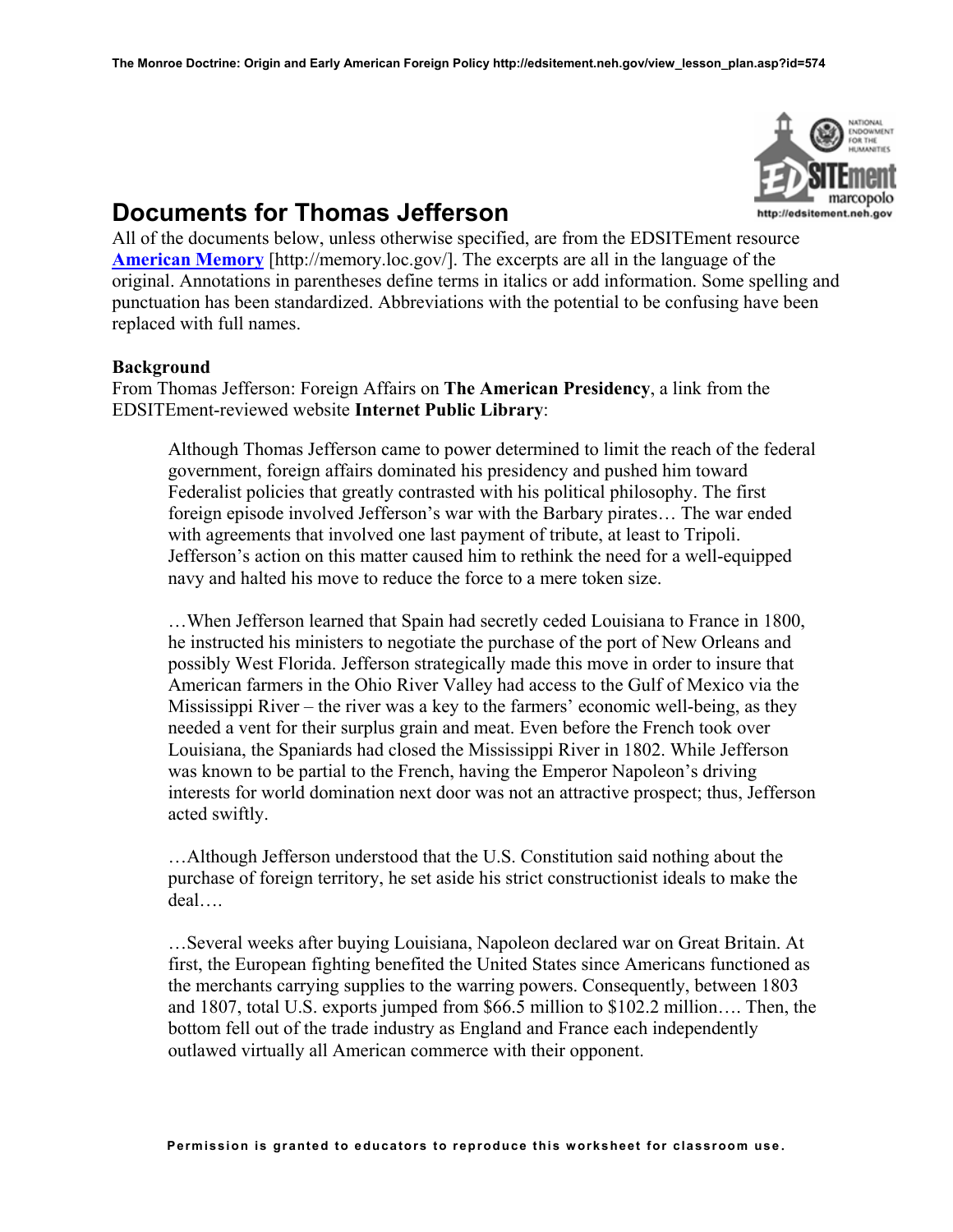The British navy also began seizing American ships with cargoes bound for Europe and impressing American sailors into the Royal Navy…. Cries for war erupted throughout the nation.

Jefferson banned all British ships from U.S. ports, ordered state governors to prepare to call up 100,000 militiamen, and suspended trade with all of Europe. He reasoned that U.S. farm products were crucial to France and England and that a complete embargo would bring them to respect U.S. neutrality. By spring 1808, however, the Embargo Act that was passed by Congress in December 1807 had devastated the American economy…. Eventually, the trade war would propel America into a fighting war with England during the administration of Jefferson's successor, James Madison.

### **Documents**

• 1802, April 18: The Affair of Louisiana: To the U.S. Minister to France (ROBERT R. LIVINGSTON), Washington on Thomas Jefferson Digital Archive, a link from The American President.

The cession of Louisiana and the Floridas by Spain to France works most sorely on the U.S…. Of all nations… France is the one which hitherto has offered the fewest points on which we… conflict… and the most points of a communion of interests…. There is on the globe one single spot, the possessor of which is our natural and habitual enemy. It is New Orleans, through which the produce of three-eighths of our territory must pass to market… The day that France takes possession of N. Orleans… we must marry ourselves to the British fleet and nation. We must turn all our attentions to a maritime force…. And will a few years possession of N. Orleans add equally to the strength of France? She may say she needs Louisiana for the supply of her West Indies.

…If France considers Louisiana however as indispensable… she might perhaps be willing to look about for arrangements which might reconcile it to our interests. If anything could do this it would be the ceding to us the island of New Orleans and the Floridas. This would certainly in a great degree remove the causes of jarring and irritation between us….

• 1803, January 13: Crisis on the Mississippi: To the Special Envoy to France (JAMES MONROE), Washington on Thomas Jefferson Digital Archive, a link from The American President.

The agitation of the public mind on occasion of the late suspension of our right of deposit at N. Orleans is extreme…in the federalists generally and especially those of Congress the object is to force us into war…. Something sensible therefore was become necessary; and indeed our object of purchasing N. Orleans and the Floridas is a measure liable to assume so many shapes, that no instructions could be squared to fit them, it was essential then to send a minister extraordinary to be joined with the ordinary one, with discretionary powers, first however well impressed with all our views and therefore qualified to meet and modify to these every form of proposition which could come from the other party. This could be done only in full and frequent oral communications. Having determined on this, there could not be two opinions among the republicans as to the person. You possess the unlimited confidence of the administration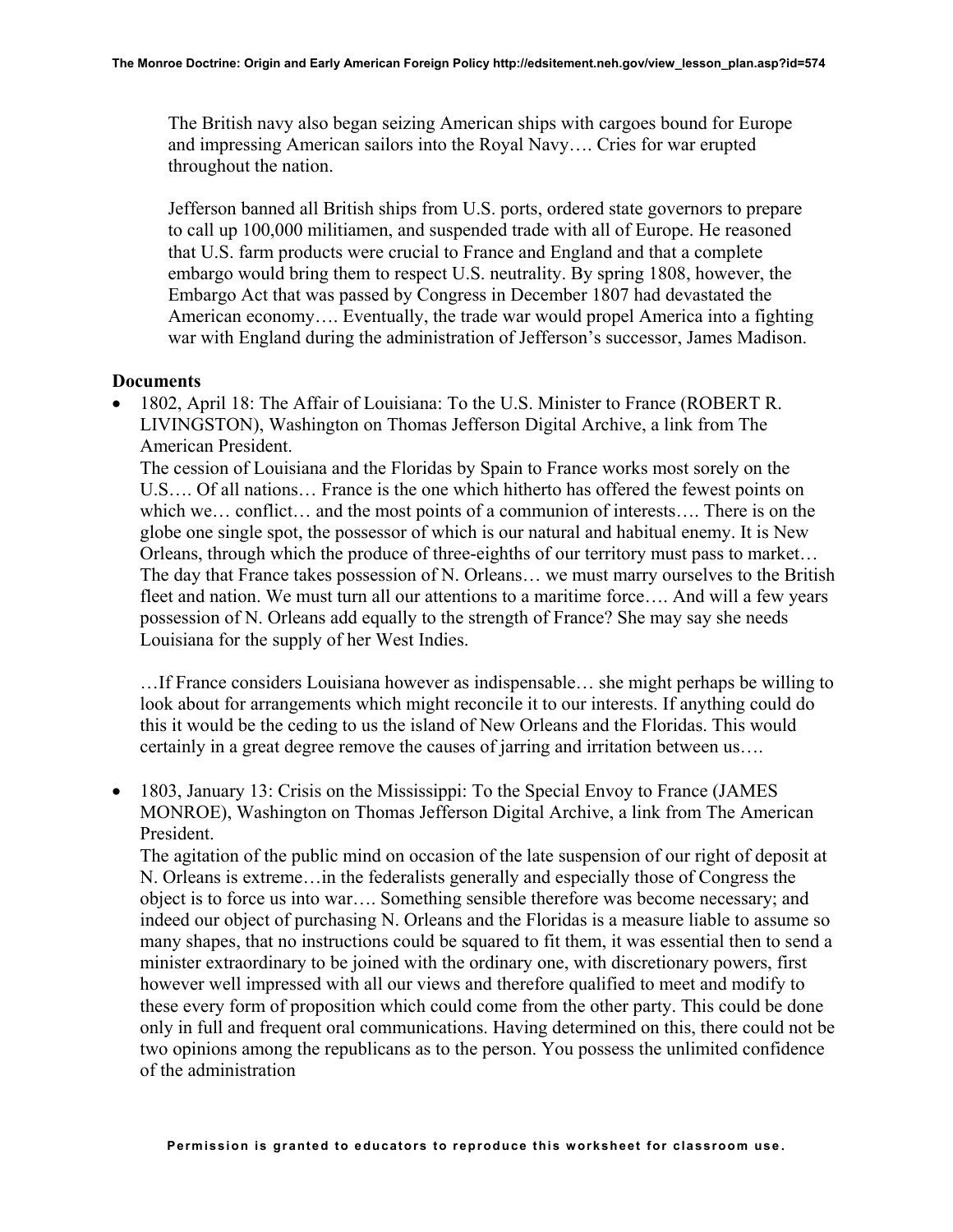…*We shall get* (It looks as if we might get) entangled in European politics, and… be much less happy and prosperous. This can only be prevented by a successful issue to your present mission.

…The allowance therefore will be in this and all similar cases, all the expenses of your journey and voyage, taking a ship's cabin to yourself, 9,000 dollars a year… As to the time of your going you cannot too much hasten it, as the moment in France is critical….

• 1803, August 12: Jefferson's Expansionism: The Louisiana Purchase: To John C. Breckinridge, Monticello on the University of Virginia Electronic Text Center, a link from Internet Public Library.

On the subject of Louisiana… Our information as to the country is very incomplete. We have taken measures to obtain *it* (information) in full… in time for Congress. The boundaries, which… *admit… question* (are in question), are the high lands on the western side of the Mississippi enclosing all its waters, the Missouri of course, and terminating in the line drawn from the northwestern point of the Lake of the Woods to the nearest source of the Mississippi, as lately settled between Gr Britain and the U S. We have some claims, to extend on the sea coast Westwardly to the Rio Norte or Bravo, and better, to go Eastwardly to the Rio Perdido, between Mobile & Pensacola, the ancient boundary of Louisiana. These claims will be a subject of negotiation with Spain, and if, as soon as she is at war, we push them strongly with one hand, holding out a price in the other, we shall certainly obtain the Floridas, and all in good time. In the meanwhile, without waiting for permission, we shall enter into the exercise of the natural right we have always insisted on with Spain, to wit, that of a nation holding the upper part of streams, having a right of innocent passage thro' them to the ocean.

…propositions are made to exchange Louisiana, or a part of it, for the Floridas. But, as I have said, we shall get the Floridas without, and I would not give one inch of the waters of the Mississippi to any nation….

These federalists see in this acquisition the formation of a new confederacy…. The future inhabitants of the Atlantic & Mississippi States will be our sons.

This treaty must of course be laid before both Houses…. They, I presume, will see their duty to their country in ratifying & paying for it, so as to secure a good which would otherwise probably be never again in their power. But I suppose they must then appeal to *the nation* for an additional article to the Constitution….

• 1816: Jefferson to Monroe on South America

On the question of our interest in their independence, were that alone a sufficient motive of action, much may be said on both sides. When they are free, they will drive every article of our produce from every market, by underselling it, and change the condition of our existence, forcing us into other habits and pursuits. We shall indeed, have in exchange some commerce with them, but in what I know not, for we shall have nothing to offer which they cannot raise cheaper; and their separation from Spain seals our everlasting peace with her. On the other hand, so long as they are dependent, Spain, from her jealousy, is our natural enemy, and always in either open or secret hostility with us. These countries, too, in war will be a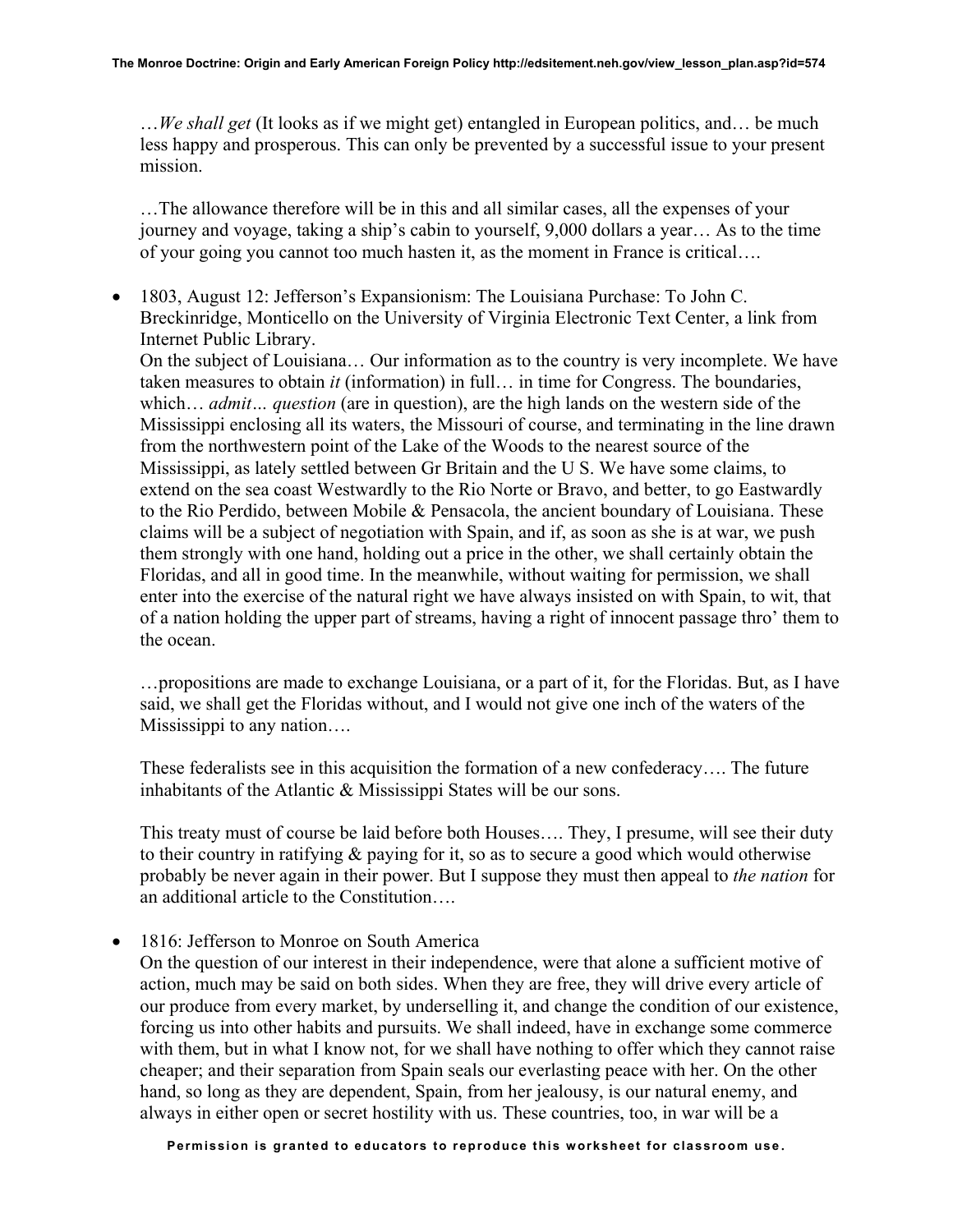powerful weight in her scale, and, in peace, totally shut to us. Interest, then, on the whole, would wish their independence, and justice makes the wish a duty. They have a right to be free, and we a right to aid them, as a strong man has a right to assist a weak one assailed by a robber or murderer.

- 1818: Revolt in South America on the University of Virginia Electronic Text Center I enter into all your doubts as to the event of the revolution of South America. They will succeed against Spain. But the dangerous enemy is within their own breasts. Ignorance and superstition will chain their minds and bodies under religious and military despotism. I do believe it would be better for them to obtain freedom by degrees only; because that would by degrees bring on light and information, and qualify them to take charge of themselves understandingly; with more certainty, if in the meantime, under so much control as May keep them at peace with one another. Surely, it is our duty to wish them independence and selfgovernment, because they wish it themselves, and they have the right, and we none, to choose for themselves; and I wish, moreover, that our ideas may be erroneous and theirs prove well-founded. But these are speculations which we may as well deliver over to those who are to see their development.
- 1820: Independence of SPANISH AMERICA on the University of Virginia Electronic Text **Center**

We go with you all lengths in friendly affections to the independence of South America. But an immediate acknowledgment of it calls up other considerations. We view Europe as covering at present a smothered fire, which may shortly burst forth and produce general conflagration. From this it is our duty to keep aloof. A formal acknowledgment of the independence of her Colonies would involve us with Spain certainly, and perhaps, too, with England, if she thinks that a war would divert her internal troubles. Such a war would hurt us more than it would help our brethren of the South; and our right May be doubted of mortgaging posterity for the expenses of a war in which they will have a right to say their interests were not concerned.

• 1823, February 21: Thomas Jefferson to James Monroe (NOTE: This letter does not focus on any of the events in diplomacy on which this lesson centers. It's rather a deeply personal letter demonstrating the close relationship between Jefferson and Monroe.) Your society during the little time I have left would have been the chief comfort of my life. Of the 3 portions into which you have laid off your lands here, I will not yet despair but that you may retain that on which your house stands….

You have had some difficulties and contradiction to struggle with in the course of your administrations but you will come out of them with honor and with the affections of your country. Mine to you have been & ever will be constant and warm. Th. J.

• 1823, April 14: James Monroe to Thomas Jefferson

Respecting Cuba the idea… of a mutual guarantee of it to Spain by the United States & Great Britain… Shall it be of a character to prevent the people of the Island, from following the examples of Columbia, Buenos Aryres &c, and would Spain accept it, it if did not *extend to that object* (contain a provision forbidding becoming independent), or would England *unite in* (agree with) it?

**Permission is granted to educators to reproduce this worksheet for classroom use**.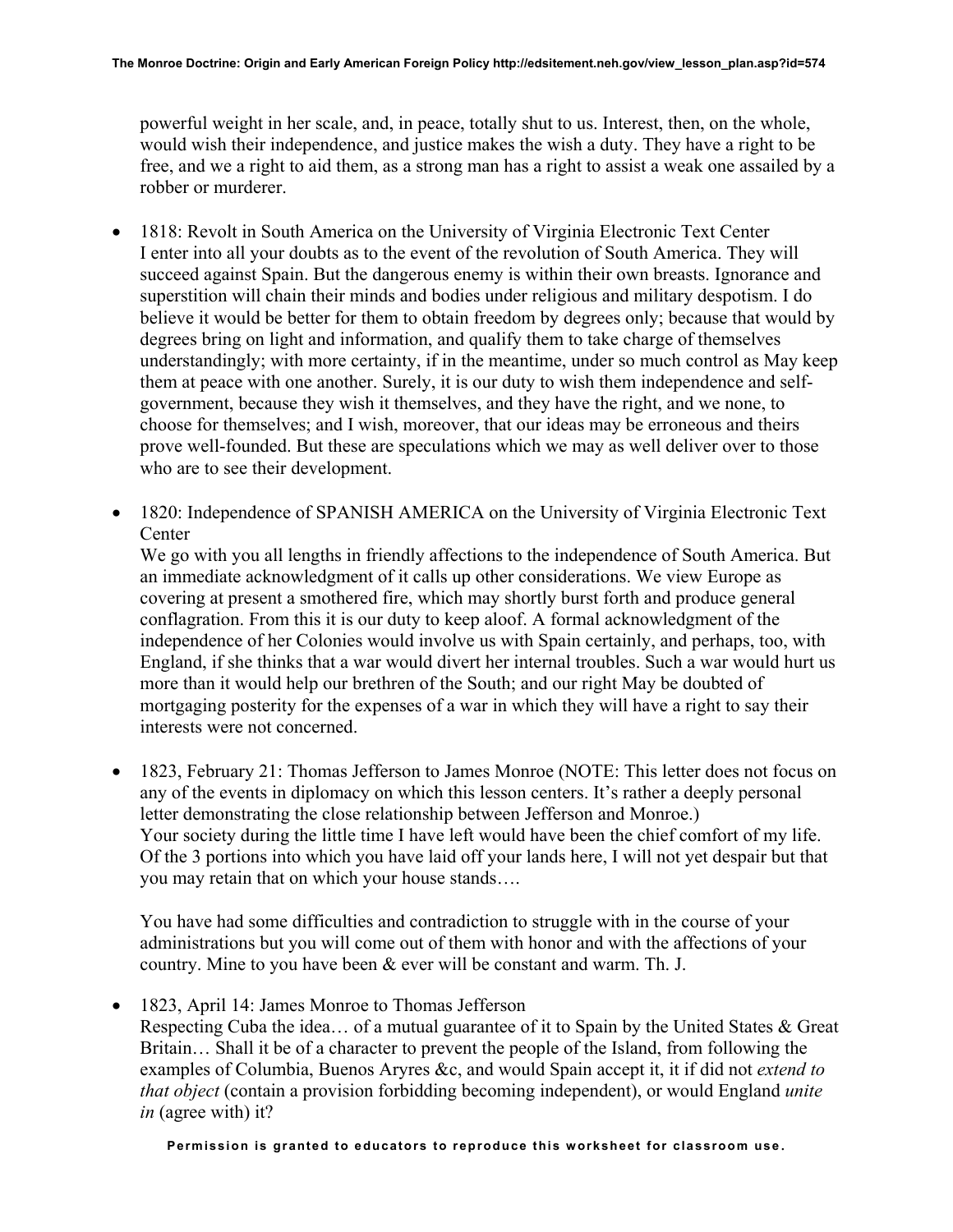The situation of Mexico is peculiar in our hemisphere. When a nomination of minister to the new govt. was made *Iturbide alone* (only Agustín de Iturbide who led a successful rebellion against Spain and then set himself up as dictator of an independent Mexico in 1821. He immediately faced his own rebellion and was forced to abdicate in 1823) had sent a minister here. To have *nominated to* (recognized) the other *govt*. (revolutionary governments) & not to Mexico would have been… *felt* (noticed) by the holy alliance….

- 1823, June 2: James Monroe to Thomas Jefferson Our ministers… were just about to sail for Spain, & So. America…. The moment is peculiarly critical, *as respects* (in regard to) the present state of the world, & our relations with the acting parties in it, in Europe  $\&$  in this hemisphere,  $\&$  it would have been very gratifying to me, to have had an opportunity of free communication with you, on all the interesting subjects connected with it. The French armies have entered Spain….
- 1823, June 11: Thomas Jefferson to James Monroe

I have ever deemed it fundamental for the US. never to take active part in the quarrels of Europe. Their political interests are entirely distinct from ours. Their mutual jealousies, their balance of power, their complicated alliances, their forms and principles of government, are all foreign to us. They are nations of eternal war… *Of the brethren* (as far as the countries) of our own hemisphere, none are yet… in a shape… to war against us. And the foothold which the nations of Europe had in… America is slipping from under them, so that we shall soon be rid of their neighborhood. Cuba alone seems at present to hold up a speck of war to us. Its possession by Great Britain would indeed by a great calamity... But, should she take it, I would not immediately go to war for it; because the first war on other accounts will give it to us; or the island will give itself to us, when able to do so. …no duty therefore calls on us to take part in the present war of Europe, and a gold harvest offers itself in reward for doing nothing… and ought to avail ourselves of the happy occasion of procuring and cementing a cordial reconciliation with *her* (Spain), by giving assurance of every friendly office which neutrality admits, and especially against all *apprehension* (fear) of our …meddling in the quarrel with her colonies.

…That England is playing false with Spain cannot be doubted.

• 1823, August 18: Monroe to Thomas Jefferson

Our accounts from South America, & Mexico indicate that those people must undergo great difficulties before they can attain a firm establishment on a republican basis. The great defect is the ignorance of the people, by means whereof, they *are made in the hands* (become victims) of military adventurers, & priests, the instruments of their own destruction. Time, however, with some internal convulsions, and the form of our example, will gradually mature them….

• 1823, October 17: Monroe to Thomas Jefferson I transmit to you two dispatches which were received from *Mr. Rush* (the American minister to Great Britain), while I was lately in Washington, which involve interests of the highest importance. They contain two letters from *Mr. Canning* (the British minister to the U. S.)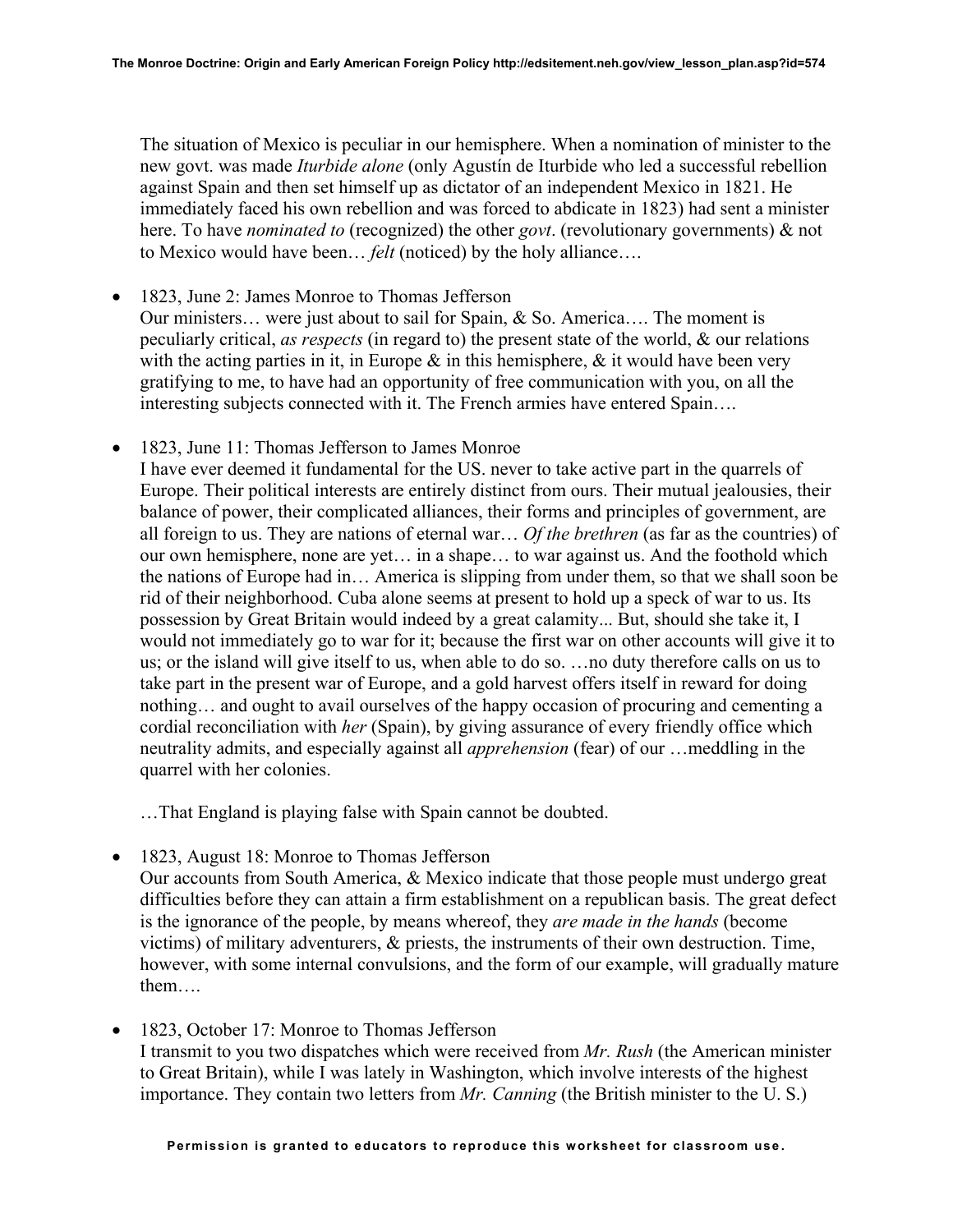suggesting designs of the holy alliance against the independence of South America,  $\&$ proposing …cooperation, between Great Britain & the United States, in support of it, against the members of the that alliance. The project aims in a first instance at a mere expression of opinion…. Many important considerations are involved in this proposition. 1st. shall we entangle ourselves at all in European politics,  $\&$  wars, on the side of any power against others…? 2d. If *a* (any) case can exist in which *a sound maxim* (our successful policy of neutrality) may  $\&$  ought to be departed from, is not the present instance, precisely that case? 3d. Has not the *epoch* (time) arrived when Great Britain must take her stand, either on the side of the monarchs of Europe, or of the U.S.  $\&$  in ... favor of Despotism or of liberty,  $\&$ may it not be presumed that, aware of that necessity, her government has seized on the present occurrence…to announce…the *commencement of that career* (beginning of that policy, that is, in favor of liberty).

My own impression is that we ought to…make it known, that we would view *an* (any) interference on the part of the European powers, and especially an attack on the Colonies, by them, as an attack on ourselves…

• 1823, October 24: Thomas Jefferson to James Monroe

The *question presented by the letters you have sent me* (concept later formulated as the Monroe Doctrine), is the most momentous which has been ever offered to my contemplation since that of Independence. That made us a nation, this sets our compass and points the course which we are to steer through the ocean of time opening on us.

Our first and fundamental *maxim* (rule) should be never to entangle ourselves in the broils of Europe. Our second never to suffer Europe to intermeddle with *Cis-Atlantic affairs* (affairs on this side of the Atlantic). America, North and South has a set of interests distinct from those of Europe, and peculiarly her own. She should therefore have a system of her own, separate and apart from that of Europe.

…I am clearly of Mr. Canning's opinion, that *it* (the proposal to express an opinion against European meddling in the Americas) will prevent instead of provoking war. With Great Britain *withdrawn from their scale and shifted into that of our two continents* (on our side), all Europe combined would not undertake such a war. For how would they propose to get at either enemy without superior fleets? Nor is *the occasion to be slighted which this proposition offers of declaring our protest* (the great opportunity we have to protest) against the atrocious violations of the rights of nations, by the interference of any one in the internal affairs of another… begun by *Bonaparte* (Napoleon, the Emperor of France) and now continued by the equally lawless Alliance, calling itself Holy.

• 1823 December: James Monroe to Thomas Jefferson (dated "Received December 11") Shortly after the receipt of *yours* (your letter) of the 24th of October… the Russian minister… *communicated* (sent) …an *extract* (part) of a letter from his government in which the conduct of the allied powers in regard to Naples, Spain, & Portugal was reviewed and their policy explained distinctly *avowing* (declaring) their determination to crush all revolutionary movements & thereby to preserve order in the civilized world….

…it leaves little doubt that some project against the new governments is contemplated (by